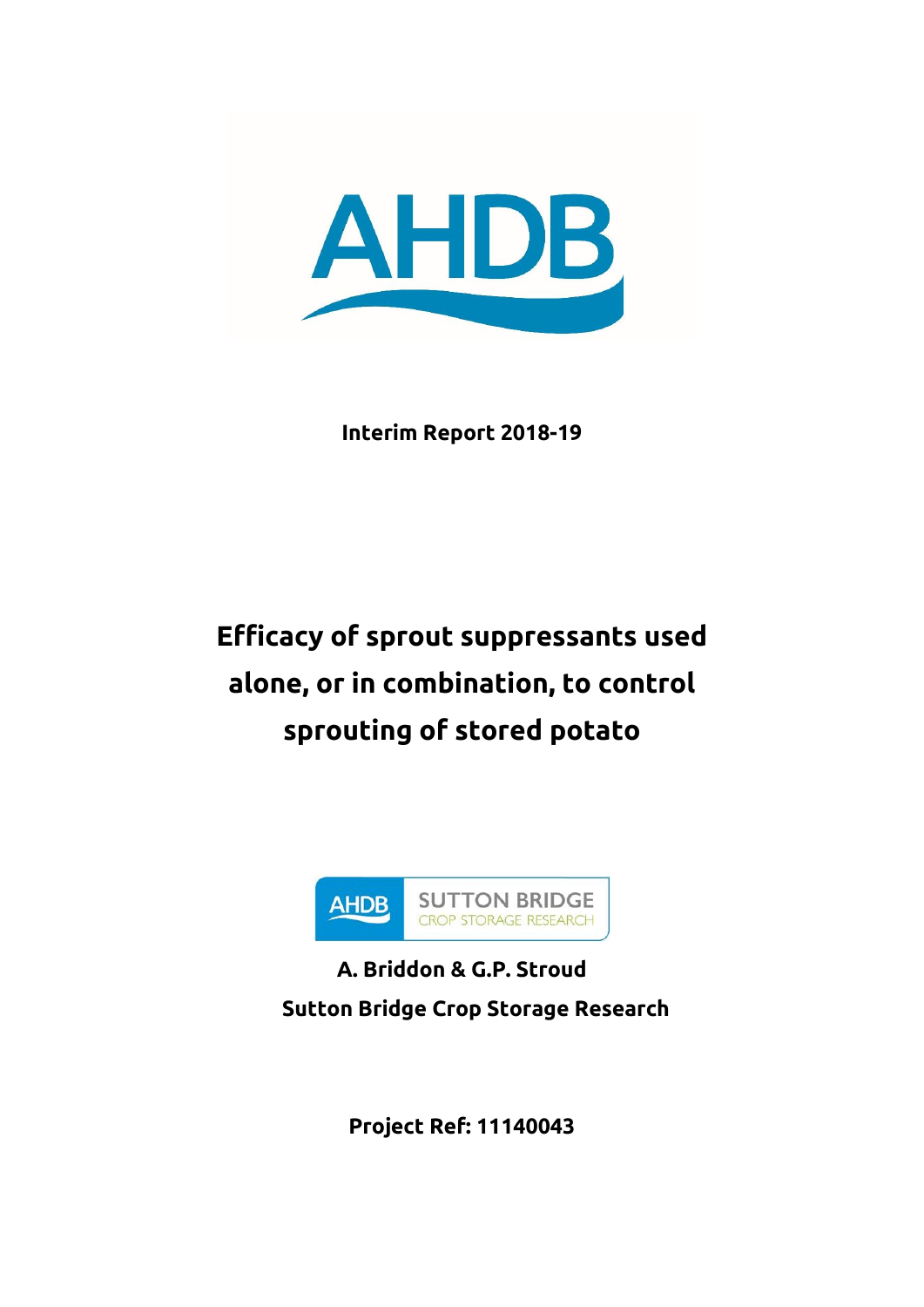# **Contents**

| 1.        |  |
|-----------|--|
| 2.        |  |
|           |  |
|           |  |
|           |  |
|           |  |
| 3.        |  |
|           |  |
|           |  |
|           |  |
|           |  |
| 4.        |  |
| 5.        |  |
| 6.        |  |
| Α.        |  |
| <b>B.</b> |  |
| C.        |  |
| D.        |  |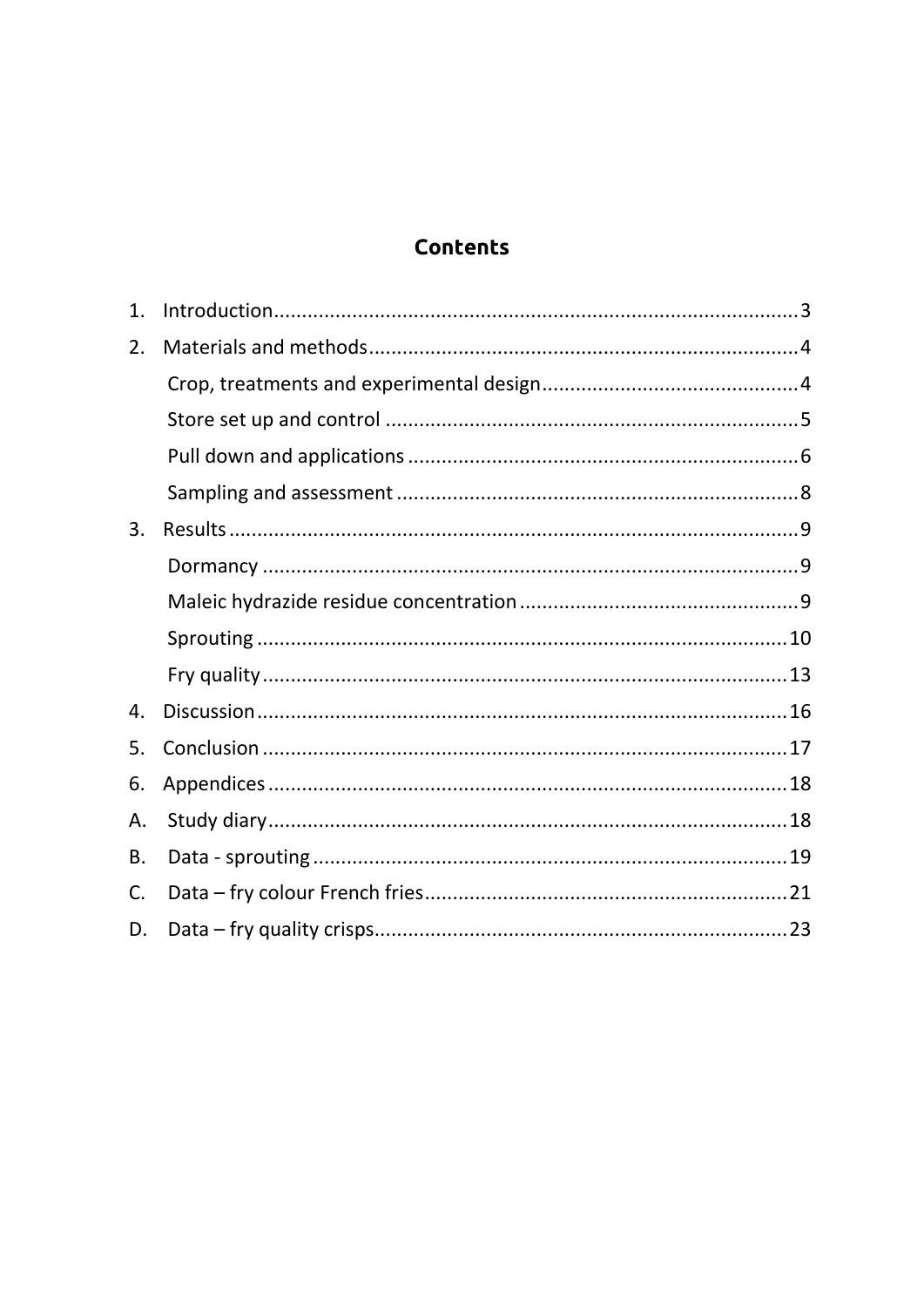# **Efficacy of sprout suppressants either alone or in combination to control sprouting of stored potato**

## <span id="page-2-0"></span>1. Introduction

**.** 

Effective sprout control is critical to the year-round supply of ware potatoes and the industry has largely become reliant on chlorpropham (CIPC) for this. In official figures from 2016<sup>1</sup>, CIPC accounted for 82% of treatments to stored potatoes, while ethylene and spearmint oil accounted for 15% and 3% respectively.

The EFSA routine review of CIPC, which should have completed in 2017, identified a number of data gaps and the European Commission recommended that the compound no longer be approved. The decision to not renew approvals was published on 18 June 2019 and all EU member states will be required to withdraw approvals for formulations containing CIPC by 8 January 2020. Final use of CIPC products must be completed by 8 October 2020. The final use by date for the UK, determined by the Chemical Regulation Division of the Health and Safety Executive, has not yet been set, but this cannot be later than 8 October 2020.

The aim of this project was to investigate whether treatments using alternative sprout suppressants, or the combined use of alternatives, provides effective sprout control. Other than CIPC, there are currently products containing one of three active substances registered for control of sprouting in stored potatoes in the UK. The active substances are ethylene, maleic hydrazide and spearmint oil. They are generally considered less effective than CIPC, may have adverse effects on other qualities of the stored crop and, in all cases, are more

<sup>&</sup>lt;sup>1</sup> Hinchcliffe, A., I. Barker, D. G. Garthwaite & G. Parrish (2016). Pesticide Usage Survey Team FERA, Pesticide Usage Survey Report 275, Potato stores in the United Kingdom. Sand Hutton, York YO41 1LZ, UK.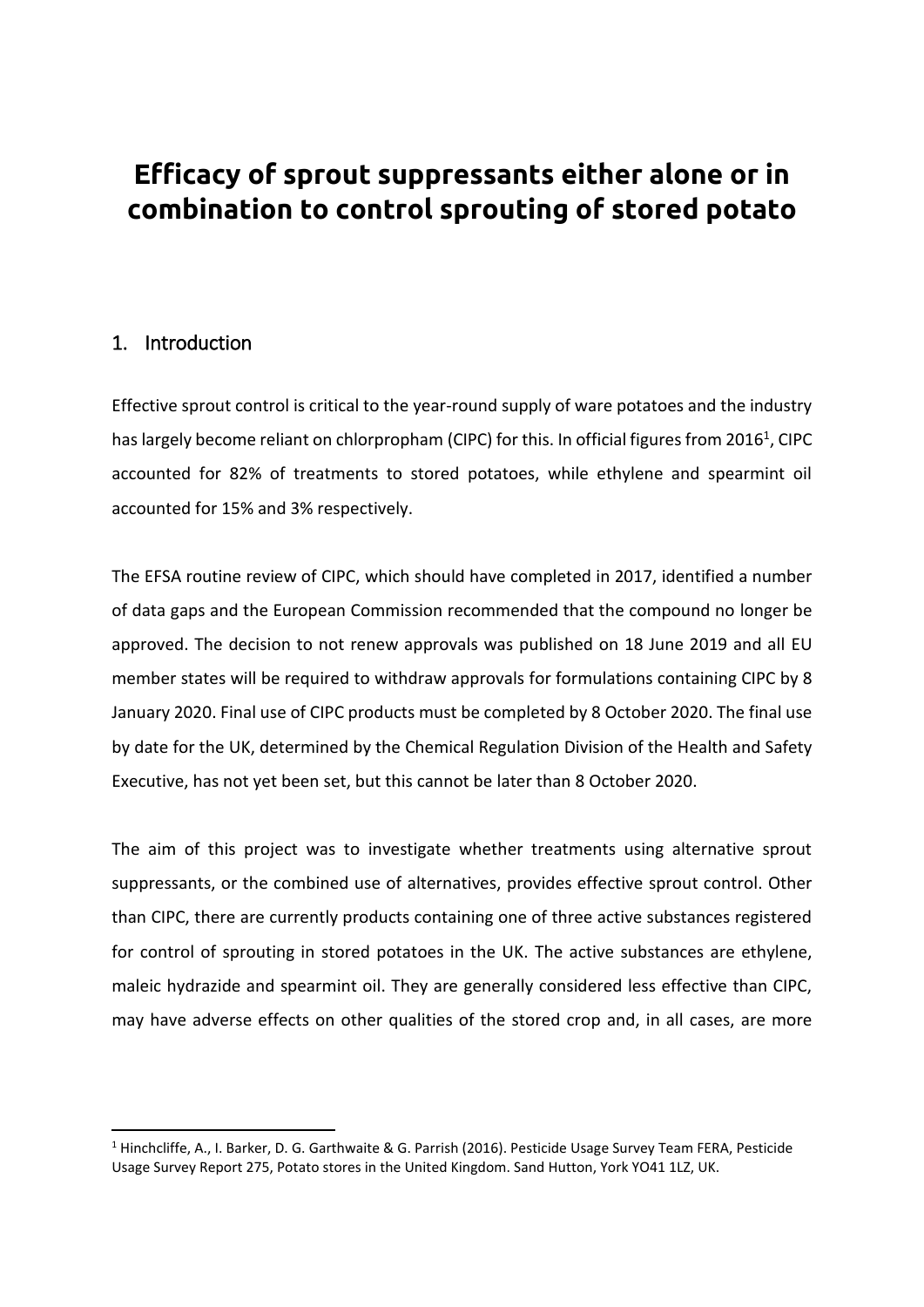costly<sup>2</sup>. In addition to the UK registered alternative sprout suppressants, application of 1,4dimethylnaphthalene (marketed as 1,4-SIGHT) was assessed. This is available in several EU member states, but has not been registered in the UK.

There is insufficient data on the use of alternative (non-CIPC) sprout suppressants and it is unclear these products can provide effective control in all potato storage scenarios where CIPC is currently employed. This study is aimed at the assessment of potatoes stored for processing, a similar study is being carried out for potatoes stored for the fresh-pack market (AHDB Project Ref: 11140057).

### <span id="page-3-0"></span>2. Materials and methods

**.** 

#### <span id="page-3-1"></span>Crop, treatments and experimental design

Stocks of five processing cultivars, Innovator, Maris Piper, Performer, Royal and VR808, were each sourced from independent sites treated in the field with maleic hydrazide (MH) at 3 kg active substance per hectare. At each site MH untreated plots were shielded from the sprayer using clear polythene sheeting pegged to the ground on all sides. After spraying, the sheeting was left until dry and carefully removed. The untreated strip and a nearby MH treated strip were divided into a series of four adjacent replicate plots and harvested by hand.

During storage the ten stocks were subjected to a further eight sprout suppressant/temperature regimes in separate six tonne capacity controlled environment rooms (CERs). The storage treatments were: chlorpropham (CIPC), 1,4-dimethylnaphthalene (DMN), ethylene (*Restrain*), spearmint oil (*Biox-M*) and untreated. Certain combined treatments of spearmint oil and ethylene were included. Ethylene with spearmint oil, applied only before a sampling occasion, and regular spearmint oil applications combined with

<sup>&</sup>lt;sup>2</sup> Kalt, W., Prange, R. K., Daniels-Lake, B. J., Walsh, J., Dean, P. and Coffin, R. (1999). Alternative compounds for the maintenance of processing quality of stored potatoes (Solanum tuberosum). Journal of Food Processing and Preservation, 23: 71-81.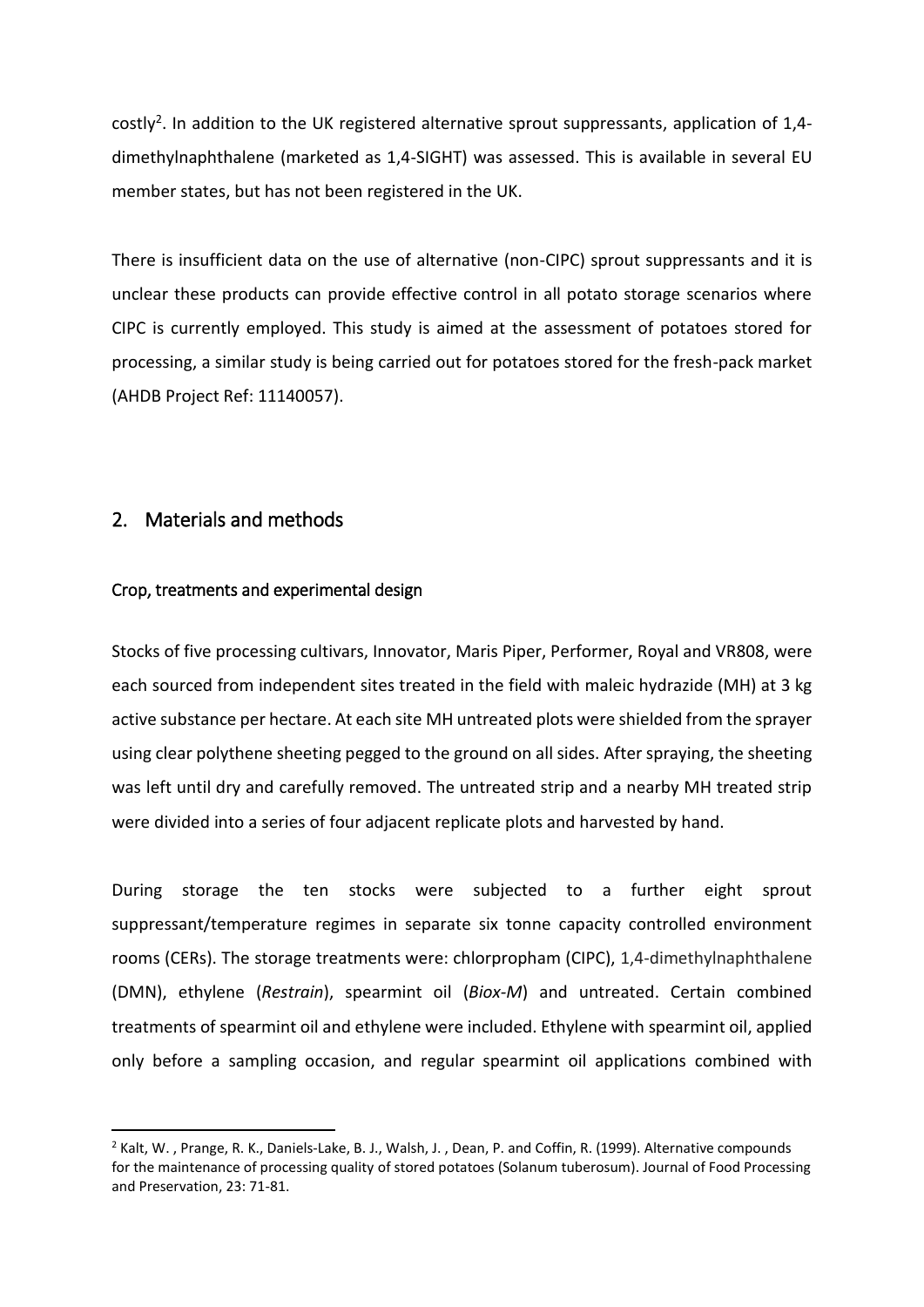ethylene. All the above treatments were held at target temperatures of 9.0  $\degree$ C with the addition of an extra treatment of the latter combination at 7.0  $\degree$ C. Four replicate sample nets for each of three sampling occasions were buried approximately three tubers down in MH treated Maris Piper bulk material in fully randomised positions amongst six pallet boxes.

#### <span id="page-4-0"></span>Store set up and control

All CERs were configured for positive ventilation (Fig.1). Boxes were stacked tightly in three columns of two, against a plenum chamber. Pressurised air discharged from the plenum was blocked at ground level and forced through the middle slot. At the opposite end of the stack, the aperture between boxes was blocked to promote air-flow through the crop. A temperature probe was buried in each box to monitor crop temperature. Store air was recirculated through a conditioning duct for automatic refrigeration or heating as necessary. Store air was automatically sampled and ventilated where necessary to prevent a build-up of carbon dioxide beyond 0.3 %.



Fig. 1. Boxes stacked two high, three deep against a plenum, at the back of the store, for positive 'letterbox' ventilation.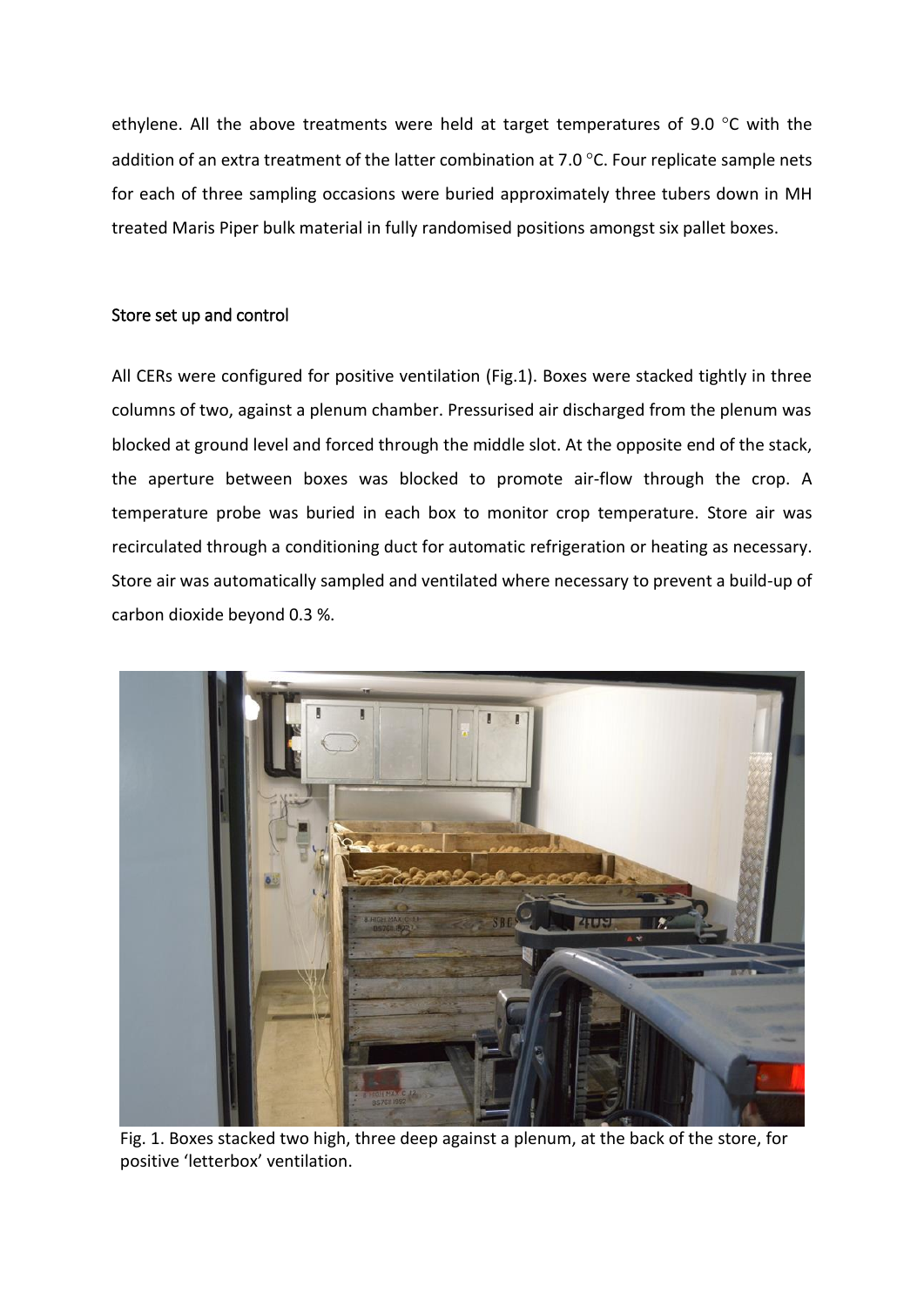#### <span id="page-5-0"></span>Pull down and applications

Stores were loaded on 18th October 2018 and steadily pulled down from an average temperature of approximately 15 °C to the appropriate holding temperature  $\pm$ 0.5 °C at a rate of 0.5  $\degree$ C per day. A steady soft rotting problem associated with the bulk crop was managed by careful humidity sensor monitoring and visual crop inspection. It was never considered necessary to engage automatic humidification.

CIPC [*Aceto* 50M, MAPP 14134] was applied as a hot fog using a *Swingfog SN50* [*Motan*], fitted with a 1.0 mm nozzle, at 12 g/tonne a.s. on 8th November 2018, 25<sup>th</sup> January 2019 and 22<sup>nd</sup> March 2019. The plenum chamber was fogged directly with a slowed store fan used to positively assist the fog through the plenum aperture at 0.72 ms<sup>-1</sup> both during application and then for 6 hours. The fridge coil was physically isolated to prevent fog condensation. Afterward the clear store was ventilated by unsealing and opening the front door for 5 minutes and then returning to automatic control.

DMN [supplied by *DormFresh Ltd*] was applied using a *Cedax Electrofog EWH-3000* [*Xeda*], at a target product temperature of 250 °C, directly into the plenum chamber (Fig. 2). The stores were switched off but a slow fan recirculated store air during, and for 30 minutes after, application. The stores then remained off and still for 24 hours before unsealing and returning to automatic control. Starting on 1st November 2018, DMN was applied at a decreasing dose rate with two occasions at 20 ml/tonne, two occasions at 15 ml/tonne and one at 10 ml/tonne.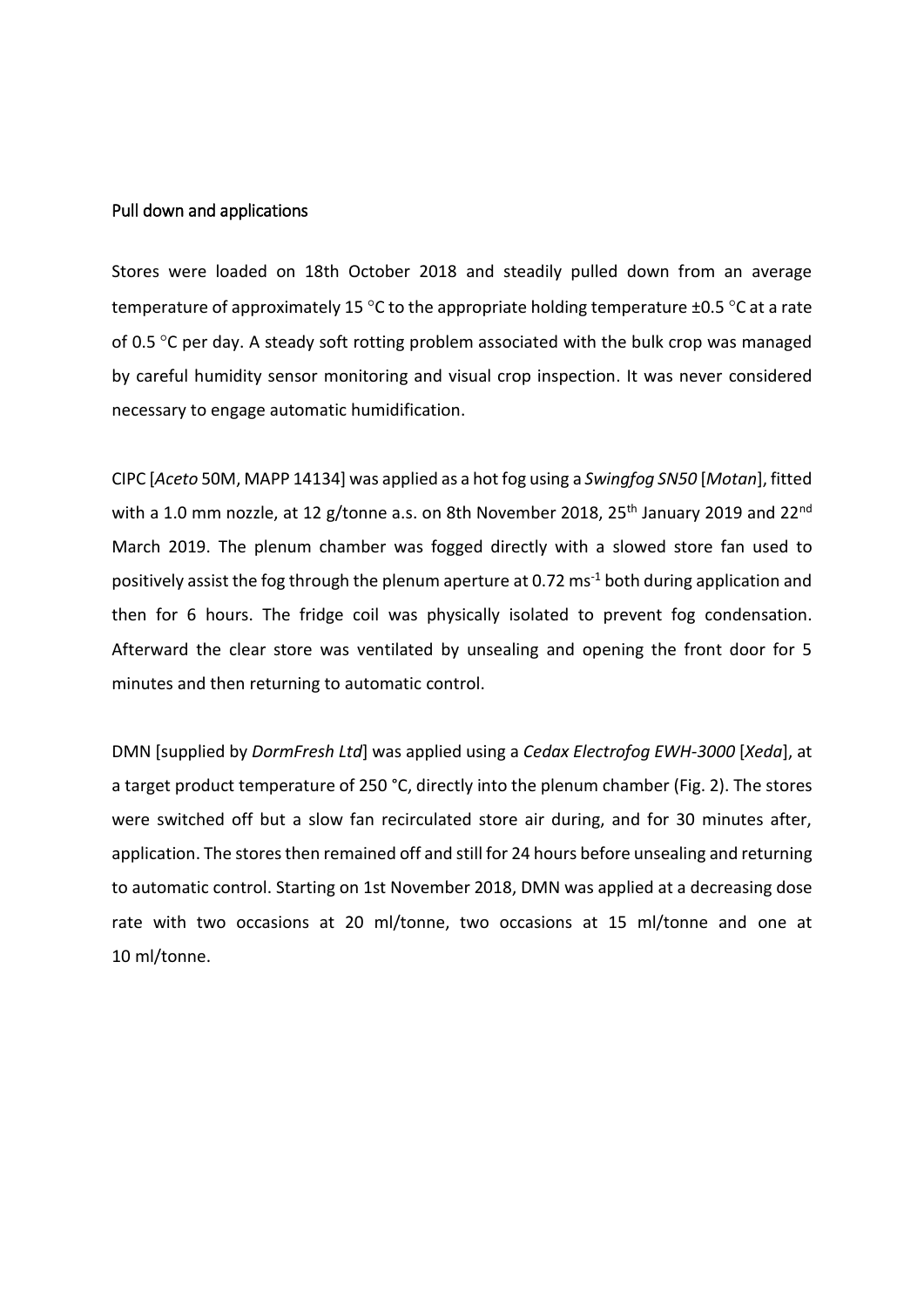

Fig. 2. CEDAX Electrofog EWH-3000 for application of spearmint oil and DMN.

Ethylene control was initiated in all relevant treatments on 9th November 2017, using *Restrain* ethylene generators [*ICA740,* Restrain Company Ltd, Breda, Netherlands] measured and recorded by sensor units [*ICA730*]. The pre-programmed soft start was utilised to preserve processing quality by reducing physiological stress. This comprised 4 day steps at 0.1, 0.2 and 0.3 ppm followed by 2 day steps at 0.5, 1 and 2 ppm and only then the continuous target concentration of 10 ppm. As the generator was designed for large scale storage, ethylene fuel was diluted to 20 % by adding deionised water and physical fuel throughput reduced to the minimum setting of 0.16 litres per day.

Spearmint oil [*Biox-M*, MAPP 16021] was also applied using the *Electrofog*, directly into the plenum chamber, at a target product temperature of 185 -190 °C. The store was switched off but a slow fan recirculated store air continuously during application and for 48 hours afterward. The store was then unsealed and returned to automatic control. Spearmint was applied at 60 ml/tonne on 14<sup>th</sup> November 2018 and a further 5 occasions.

Dates and rates of all applications are shown in the Appendix.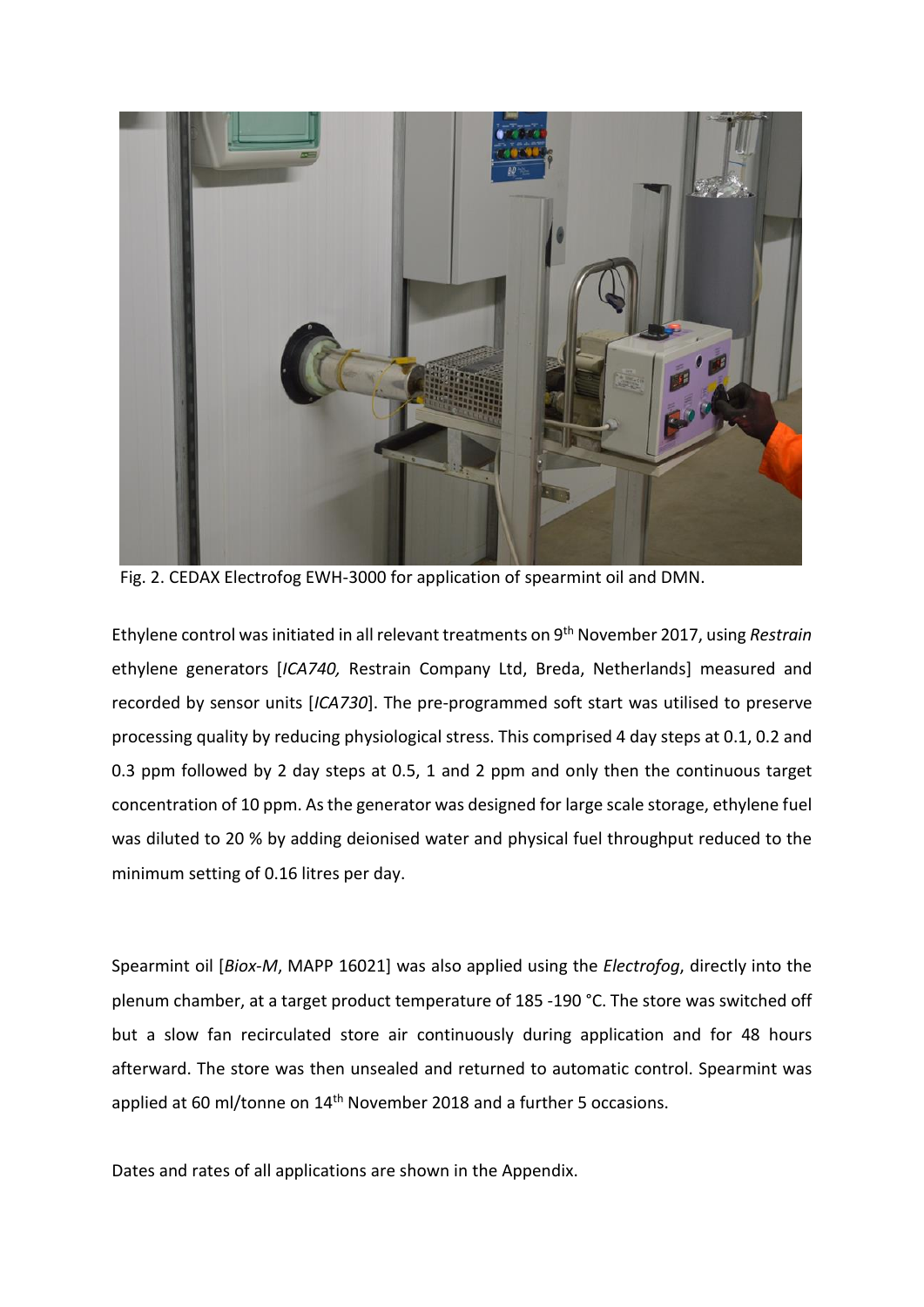#### <span id="page-7-0"></span>Sampling and assessment

Samples were taken at intake (18<sup>th</sup> October 2018) and after 3, 6, and 8 months of storage ( $15<sup>th</sup>$  January,  $8<sup>th</sup>$  April and  $18<sup>th</sup>$  June 2019 respectively). For each sample the longest sprout length was measured on all tubers of a 25 potato sub-sample. Fry colour was measured for potatoes processed as chips (French fries) for Innovator, Maris Piper, Performer and Royal and crisps for VR808.

For crisping 300 g of slices between 1.22 and 1.47 mm thick were taken from 30 mechanically peeled tubers and washed in water for 45 seconds. Each sample was then fried for 3 minutes in oil heated up to 177 °C at the start of frying. After frying the sample was weighed and then crisps with defects (a dark discolouration larger than a 5 mm diameter circle) removed and weighed. The remaining blemish free sample was then assessed objectively three times using a HunterLab D25NC colour quality meter [Stotto, Mountsorrel, Leics., UK].

Chips were processed as single 3/8th inch square longitudinal sections from each of 20 sound tubers and fried for 90 seconds in oil heated up to 190 °C at the start of frying. The fry colour of individual strips was assessed subjectively by comparison with a USDA standard colour chart [Munsell Color, Baltimore, Maryland, USA] under standard artificial white light. The USDA assessment scale used for assessing chips (light to dark - 000, 00, 0, 1, 2, 3 & 4) was linearized 1 to 7 (SBCSR scale) and reported as a mean. Scores of 1 to 3 are good; scores of 4 and 5 acceptable and higher scores rejected.

In addition, 100 maleic hydrazide untreated tubers of the five varieties were taken at store loading for dormancy measurement. The samples were held in paper sacks in a 15°C store at a target humidity of 95% RH. Stocks were assessed approximately weekly for sprout length and the number of tubers showing sprouting at 3 mm or above recorded. Relative dormancy was represented by the number of days taken for half of the tubers to cross the 3 mm sprout threshold.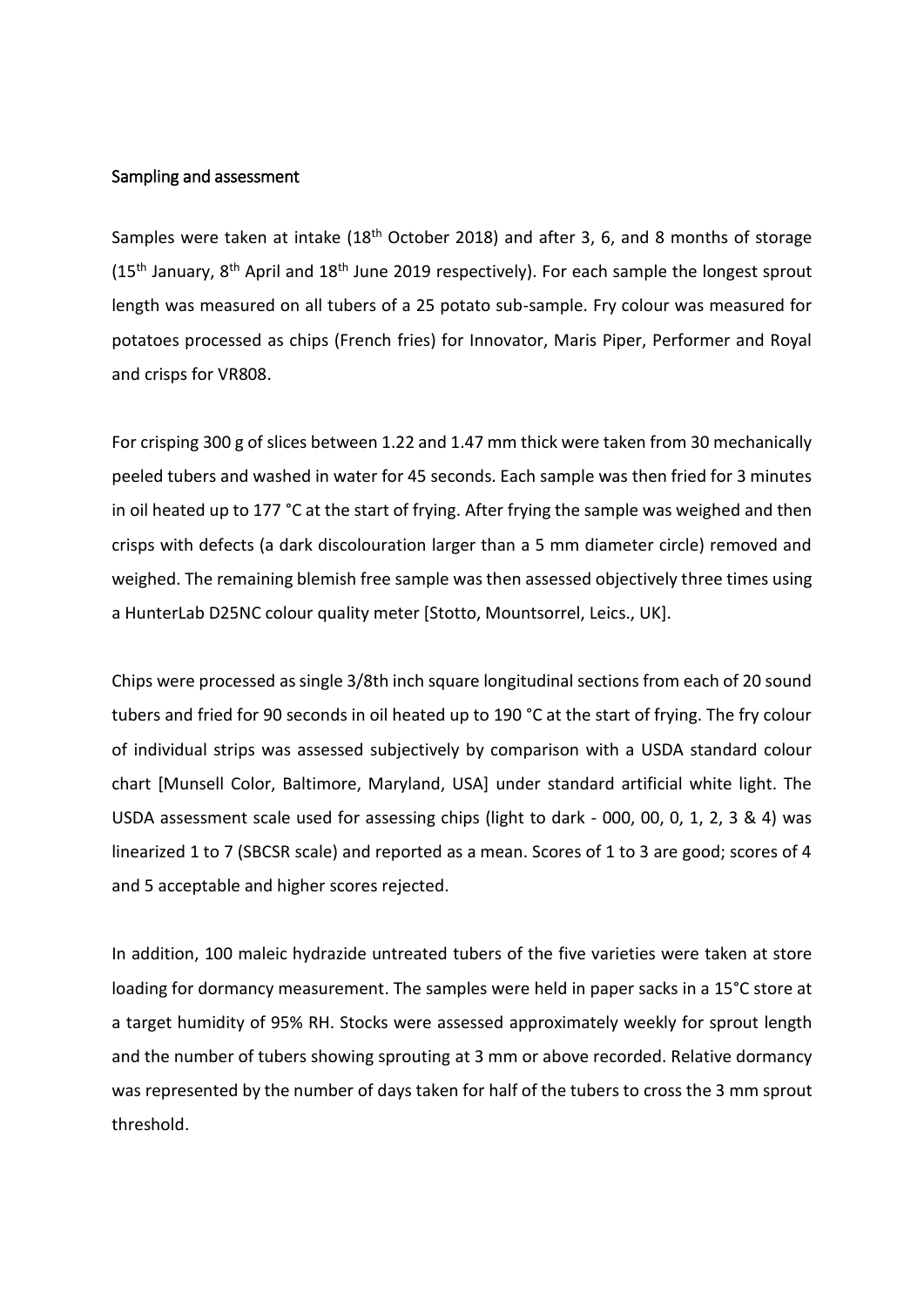### <span id="page-8-0"></span>3. Results

#### <span id="page-8-1"></span>**Dormancy**

The period of dormancy of MH untreated samples of each cultivar is shown in Table 1. Dormancy was shortest in cv Maris Piper, at 48 days, and longest in cvs VR808 and Performer, 71 and 88 days respectively.

|              | Table 1. Dormancy (days) of varieties in trial |  |
|--------------|------------------------------------------------|--|
| variety      | dormancy period                                |  |
| Innovator    | 65                                             |  |
| Maris Piper  | 48                                             |  |
| Royal        | 58                                             |  |
| Performer    | 88                                             |  |
| <b>VR808</b> | 71                                             |  |

#### <span id="page-8-2"></span>Maleic hydrazide residue concentration

Three replicate samples of twelve tubers were analysed at intake and at the three sampling occasions from store. The mean residue concentrations are shown in Table 2.

The lowest concentration of MH was in cv Performer (5.9 mg  $kg^{-1}$ ) and this was significantly lower (*p=0.002*) than cvs Maris Piper and Royal, which had similar residue levels (*p=0.354*). VR808 had significantly higher MH levels (p=0.0003) and Innovator significantly higher levels still (p=0.0057).

| cultivar    |      | MH residue standard deviation |
|-------------|------|-------------------------------|
| Innovator   | 37.4 | 24.61                         |
| Maris Piper | 8.6  | 2.21                          |
| Royal       | 7.8  | 1.97                          |
| Performer   | 5.9  | 1.81                          |
| VR808       | 15.2 | 4 88                          |

Table 2. Mean maleic hydrazide residue concentration (mg  $kg^{-1}$ ).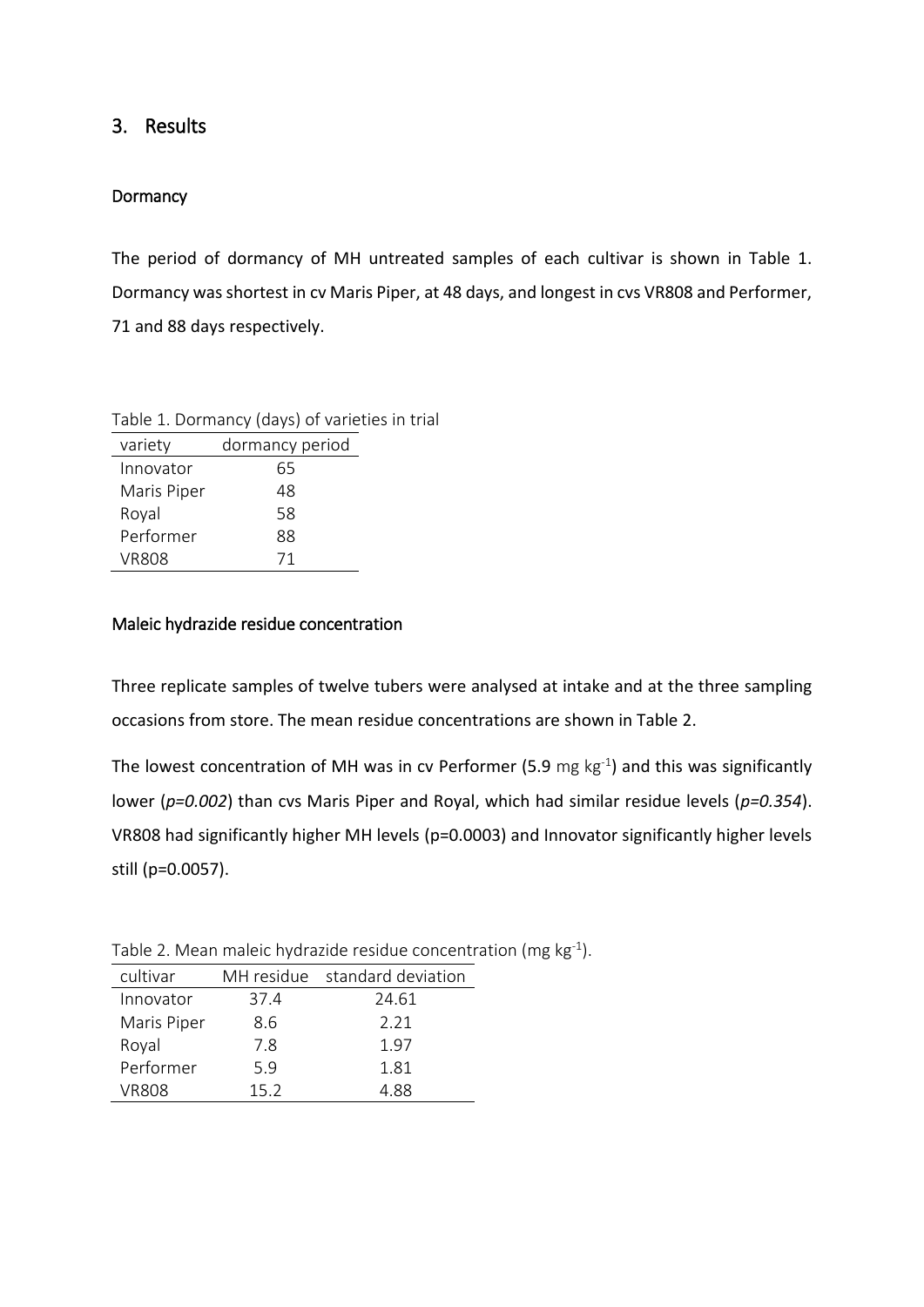#### <span id="page-9-0"></span>**Sprouting**

Sprouting was assessed at approximately 3 month intervals and is presented for the final sampling occasion in Figs 3-7 for Innovator, Maris Piper, Performer, Royal and VR808 respectively.

Overall sprouting levels were greatest in Performer and Royal, intermediate in Innovator and Maris piper and shortest in cultivar VR808. Of the post-harvest treatments sprouting was most effectively controlled across all varieties using DMN, with mean maximum sprout length generally less than or much less than 5mm.

Ethylene was more effective at controlling sprouting of cvs Maris Piper and VR808 with mean sprout length of 5-10mm, than cvs Royal and Performer where sprout length was approximately 15-25mm. Spearmint oil treatment (BIOX-M) resulted in similar levels of sprout growth in cvs Innovator, Maris Piper, Royal and Performer with sprout length in the range 12-20mm. Control was better in cv VR808 with mean sprout length of 8mm.

The combination of spearmint oil and ethylene [BIOX-M + Ethylene<sup>3</sup>] generally resulted in better sprout control than spearmint oil and ethylene alone. Results of this treatment were also typically better than the combination Ethylene + BIOX-M<sup>4</sup>.

The combination treatment of spearmint oil and ethylene stored at 7C, compared with 9C, resulted in a reduced level of sprout growth. However, differences were often slight and not generally significant.

In-field application of maleic hydrazide resulted in very effective control of sprouting of cvs Innovator and VR808. Application of MH to Performer was relatively ineffective with sprouting of MH-treated samples only slightly less than and MH-untreated samples, across all store treatments.

1

<sup>&</sup>lt;sup>3</sup> The full BIOX-M label rate with ethylene

<sup>4</sup> Ethylene with three applications of BIOX-M prior to each sampling occasion.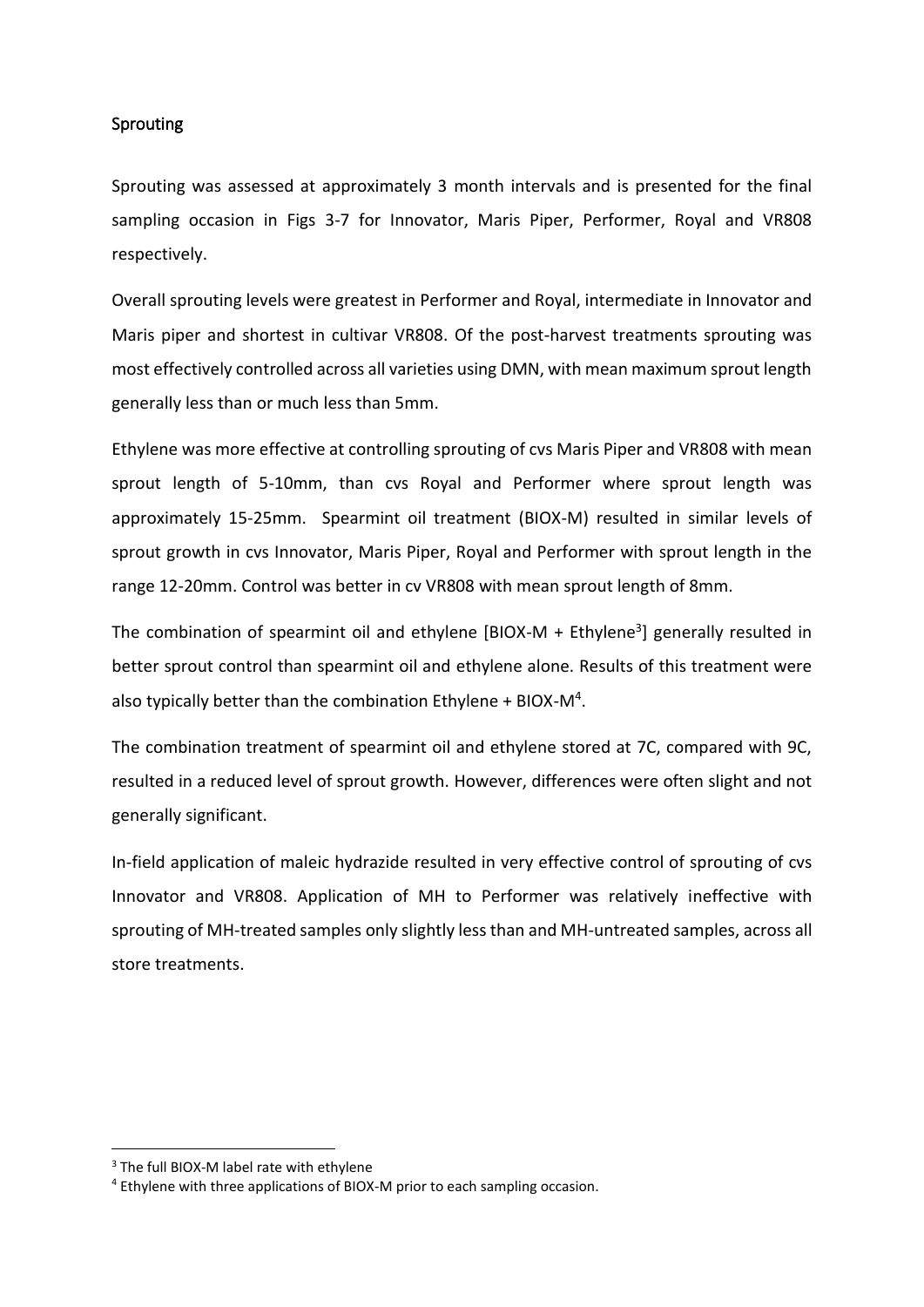

Fig. 3 Mean maximum sprout length (+/- standard deviation) of cv Innovator.



Fig 4. Mean maximum sprout length (+/- standard deviation) of cv Maris Piper.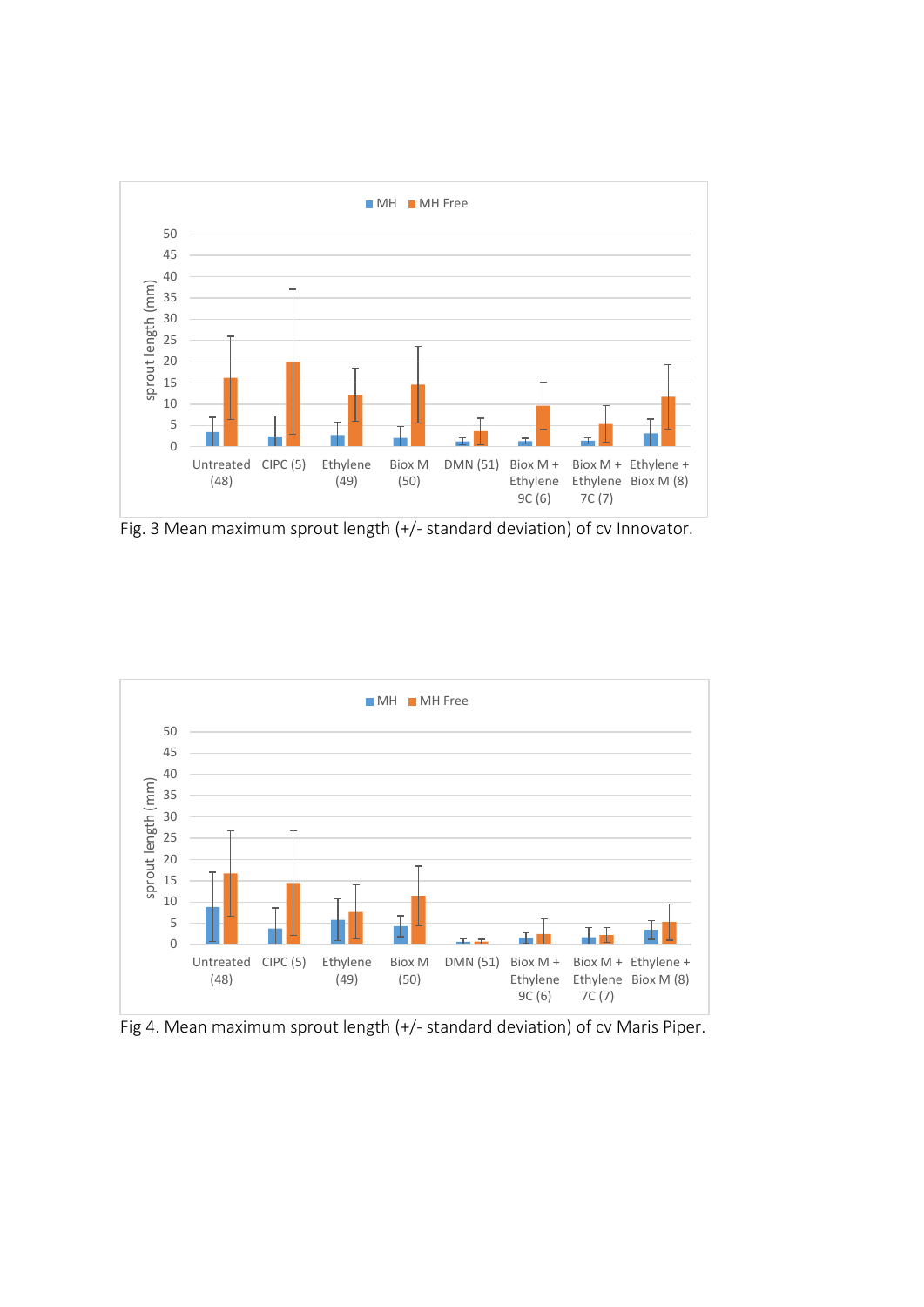

Fig. 5. Mean maximum sprout length (+/- standard deviation) of cv Royal.



Fig 6. Mean maximum sprout length (+/- standard deviation) of cv Performer.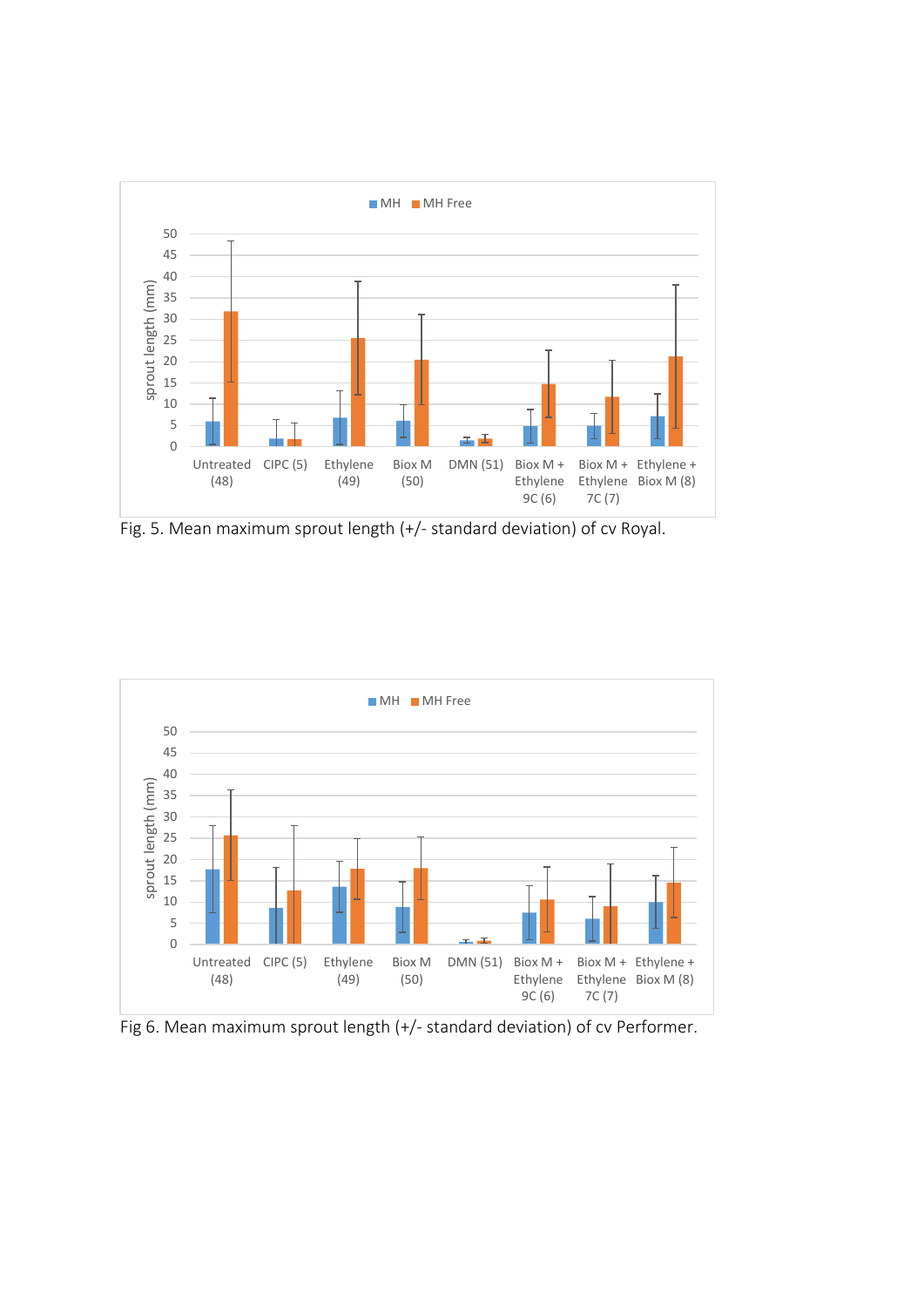

Fig. 7. Mean maximum sprout length (+/- standard deviation) of cv VR808.

#### <span id="page-12-0"></span>Fry quality

Fry colour of chip/French fry cultivars was assessed using the USDA scale 'linearised' 1 to 7 for USDA categories 000, 00, 0, 1, 2, 3 and 4 respectively. Results are shown for the final sampling occasion, with all data shown in the appendix.

Fry quality of cv Innovator (Fig. 8) was generally good throughout storage with colour equivalent to USDA categories 00 and 0. The use of MH did not give rise to a difference in fry colour. There was a tendency for fry colour to be slightly darker in the treatments with ethylene and during storage at 7°C, but differences were not significant.

Fry colour of cv Maris Piper (Fig. 9) was good throughout storage, with mean scores of approximately 2, equivalent to USDA category 00. No differences were apparent as a result of sprout suppressant or storage temperature.

Performer fry colour (Fig. 10) was in the range 3.1 to 4.0 equivalent to USDA categories 0 and 1. There was a tendency for colour to be slightly darker from ethylene and during storage at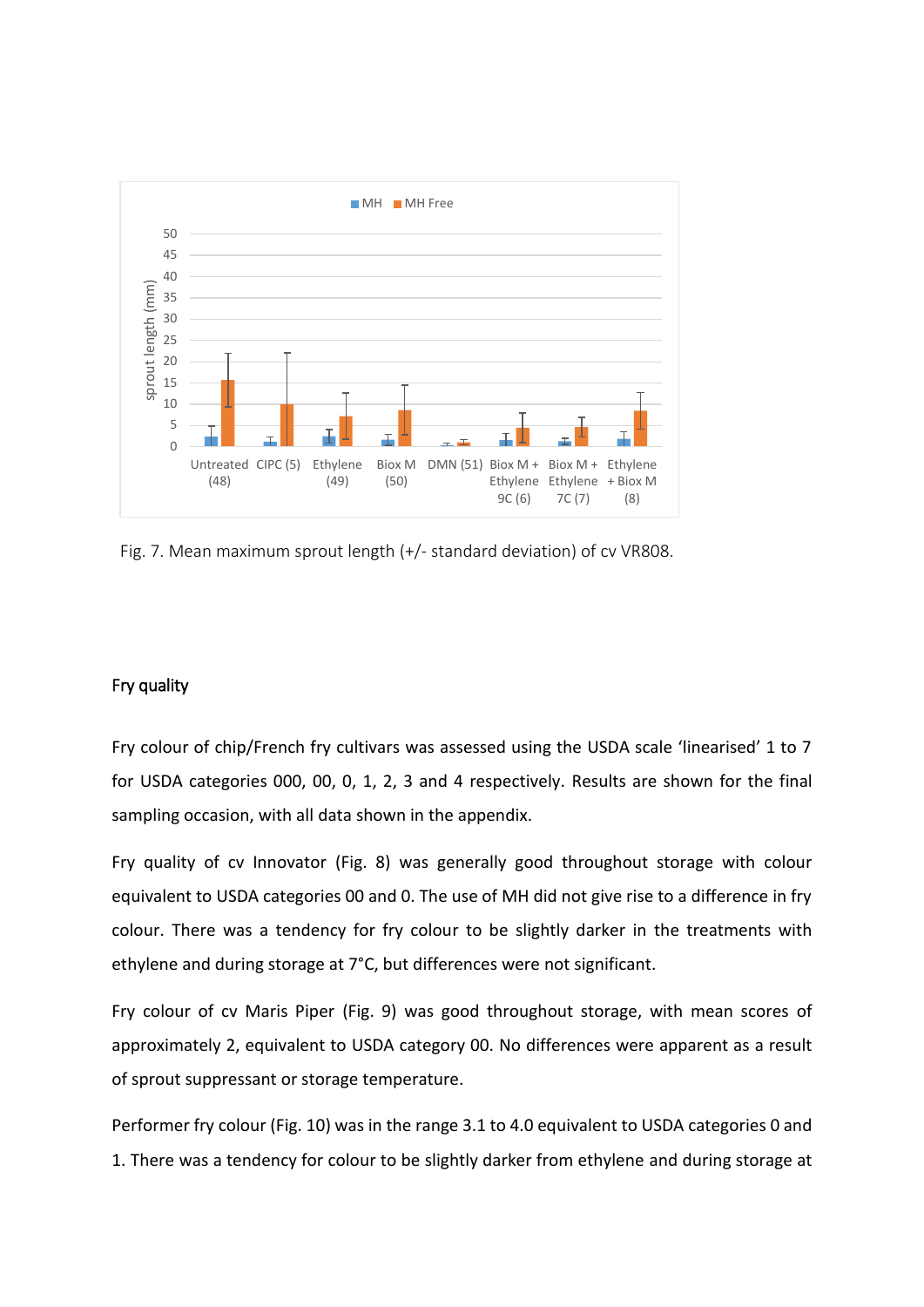7C. Differences though were very slight and in the case of ethylene, confined to the early storage period.

Fry colour of Royal (Fig. 11) was in the range 2.9 to 4 consisting largely of strips with USDA scores 0 and 1. Storage treatments did not give rise to significant effects and fry colour was generally of a good, commercially acceptable standard.

Cultivar VR808 was processed as crisps. Fry defect levels in VR808 were generally very low, well below 10% on all occasions and across all treatments. Hunter L values (fry colour) were generally acceptable (>L58) but there was a tendency for fry colour to be slightly darker when ethylene had been used, however this was not a consistent effect.



Fig. 8. Fry colour (SBCSR score, +/- standard deviation) of cv Innovator.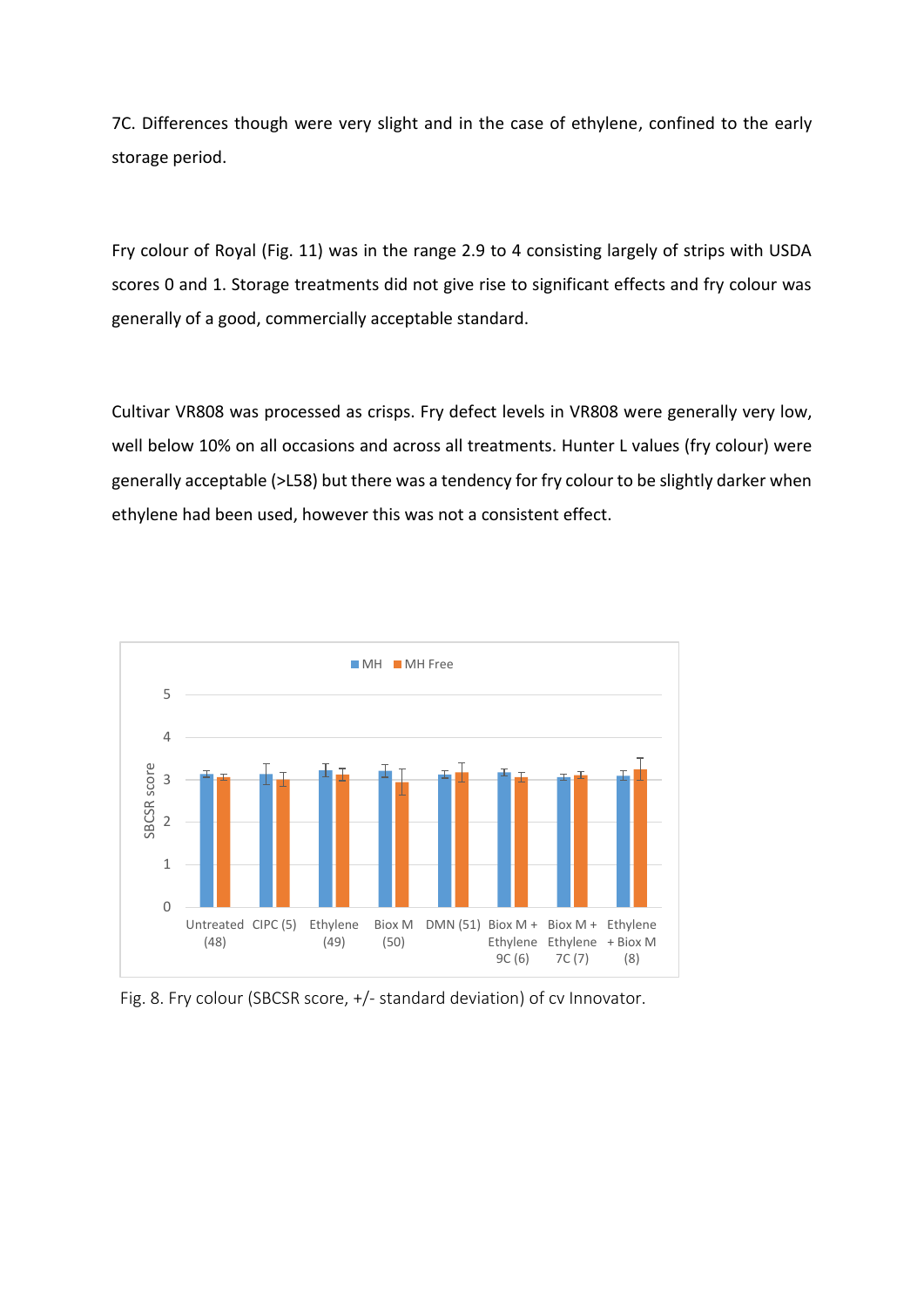

Fig. 9. Fry colour (SBCSR score, +/- standard deviation) of cv Maris Piper.



Fig. 10. Fry colour (SBCSR score, +/- standard deviation) of cv Performer.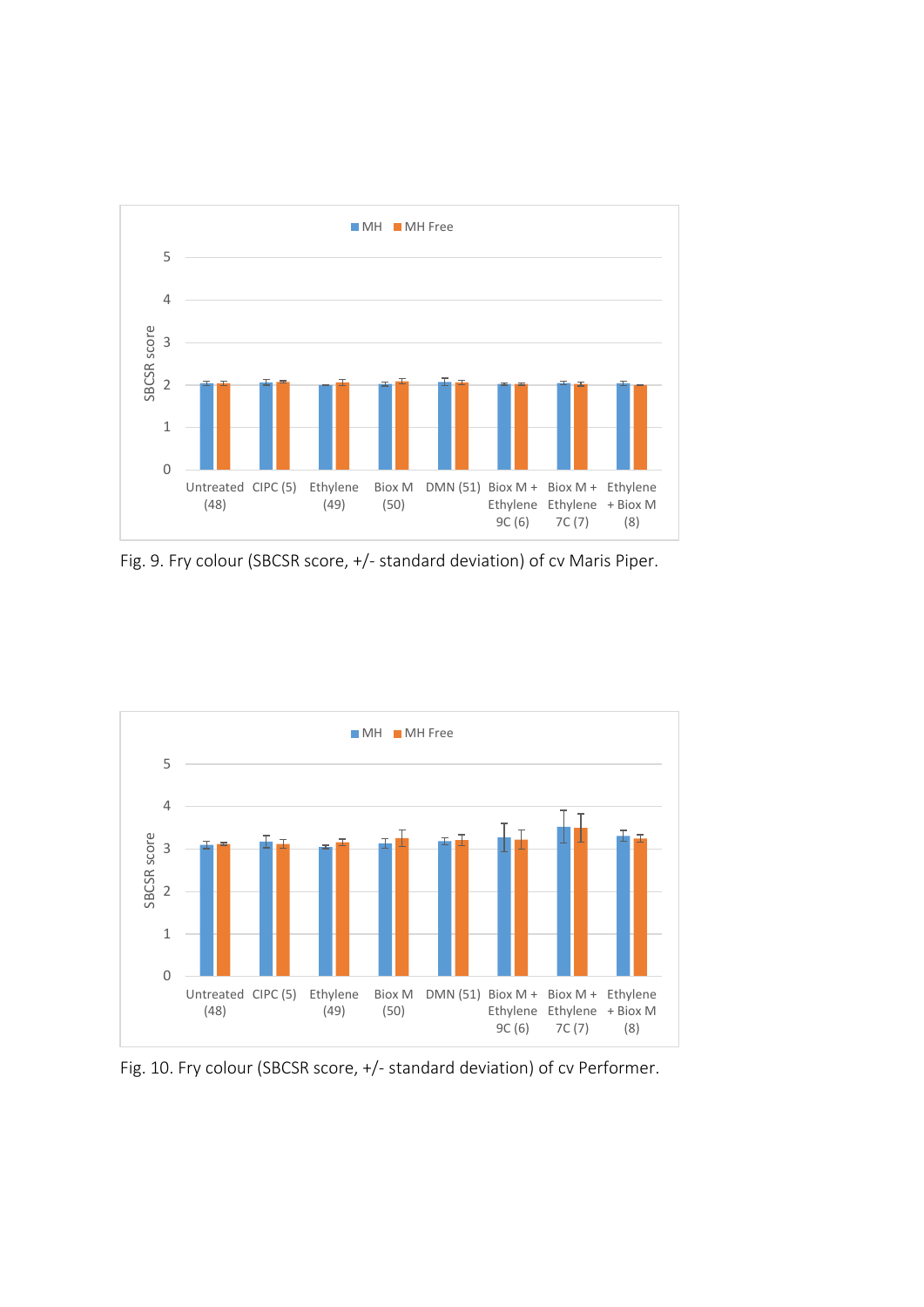

Fig. 11. Fry colour (SBCSR score, +/- standard deviation) of cv Royal.

### <span id="page-15-0"></span>4. Discussion

Approvals for chlorpropham will be withdrawn from all EU member states by Oct 8, 2020. The purpose of these trials was to determine how sprouting of processing potatoes during storage can be controlled in the absence of CIPC.

In the first year of work, maleic hydrazide could not be applied to common source material and therefore conclusions could not be drawn about its relative efficacy. In the 2018-19 season, areas in fields were covered during application, keeping some plots MH untreated. The relative efficacy of MH can thus be judged.

Maleic hydrazide had an important effect on sprout growth as a standalone treatment, and also in combination with other sprout suppressants. MH was particularly effective in cvs Innovator and VR808, where applications resulted in high residue concentrations (mean 37.4 and 15.2 mg kg<sup>-1</sup> respectively). Additional, post-harvest treatment(s) were not required to limit sprout growth of these stocks to a commercially acceptable standard. In contrast, MH had little effect with cv Performer, with application resulting in the lowest residue concentration of all the cultivars (5.9 mg kg<sup>-1</sup>) and relatively little sprout control. Cultivars Maris Piper and Royal were intermediate in residue concentration (8.6 and 7.8 mg  $kg^{-1}$  respectively). With these cvs, MH was effective, but additional treatments were required to maintain low sprouting levels.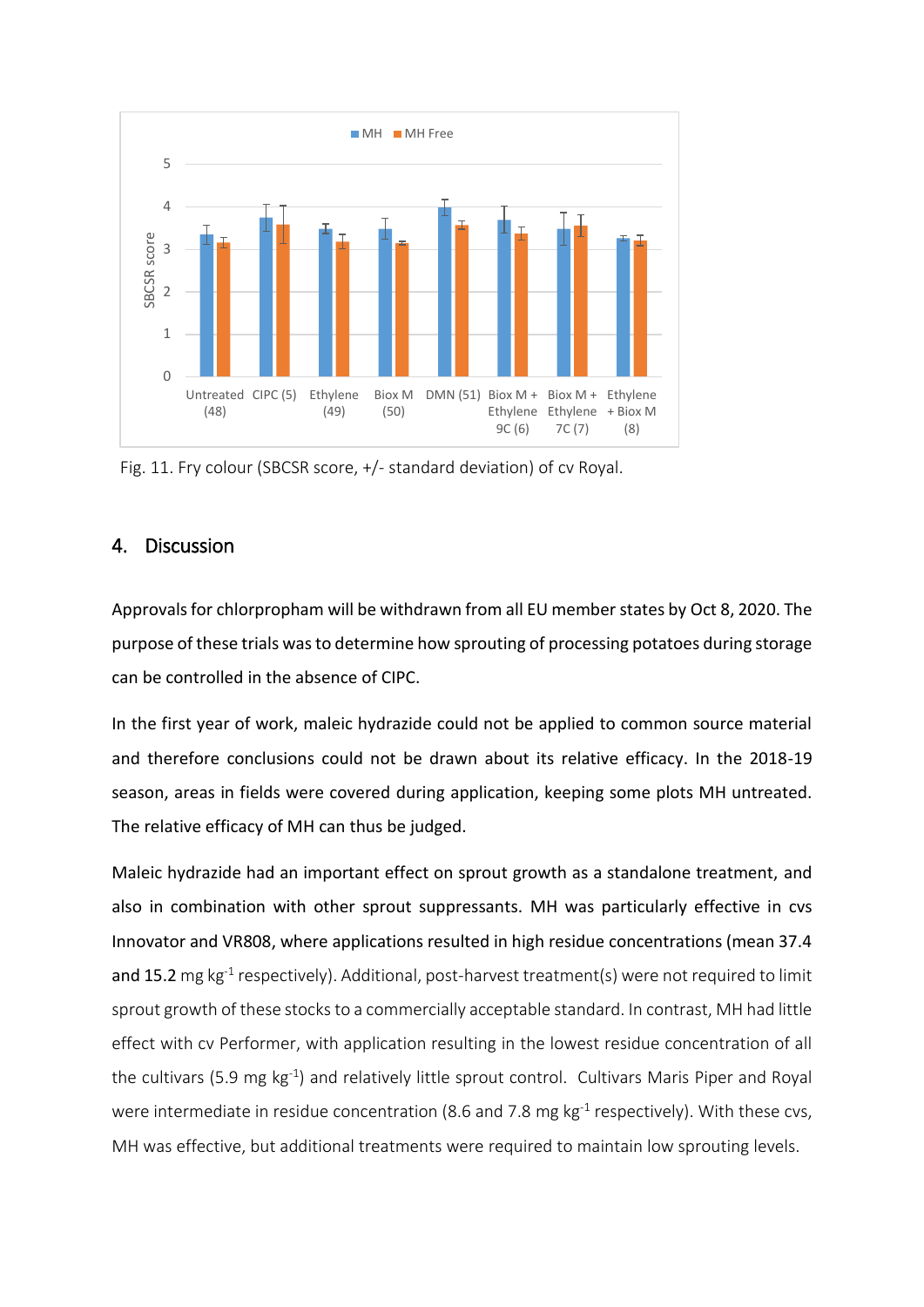Of the post-harvest treatments, DMN was the most effective, as in year 1. Cultivar and pretreatment with MH were not important factors in the success of sprout control when using DMN. Ethylene, spearmint oil and their combination reduced sprout growth, but were influenced by other factors to a greater extent compared with DMN and CIPC.

While sprout control using ethylene and spearmint oil was satisfactory in cv Maris Piper, control of sprouting was not very effective in cvs Royal and Performer.

Processing quality was assessed in all varieties during storage. Fry colour (and fry defects in the crisping cultivar VR808), were not affected, and quality was generally of a good, commercially acceptable standard. Ethylene has been reported to result in a temporary darkening in colour ('sugar spike'). In this trial darkening was sometimes observed but this was slight and transient.

### <span id="page-16-0"></span>5. Conclusions

Of the post-harvest treatments examined, DMN resulted in the most effective control with cultivar and MH treatment having little effect on sprout control efficacy. With ethylene and spearmint oil (and their combination), responses were more variable. Control was not generally effective and dependent on cultivar or MH treatment.

#### Points for discussion and knowledge exchange

The new sprout suppressants are costly and, in addition, volatile. Regular ambient ventilation will result in greater losses and therefore higher costs. After CIPC, MH is the next most costeffective sprout suppressant. Effective use of MH is going to be important to help reduce the increase in storage costs from use of the new alternatives.

- It is itself an effective sprout suppressant when residue levels are sufficient.
- There is synergy, with less post-harvest treatment required
- MH is non-volatile, so not subject to the same losses. This is important for ambient stores,  $CO<sub>2</sub>$  control and drying of rot problems.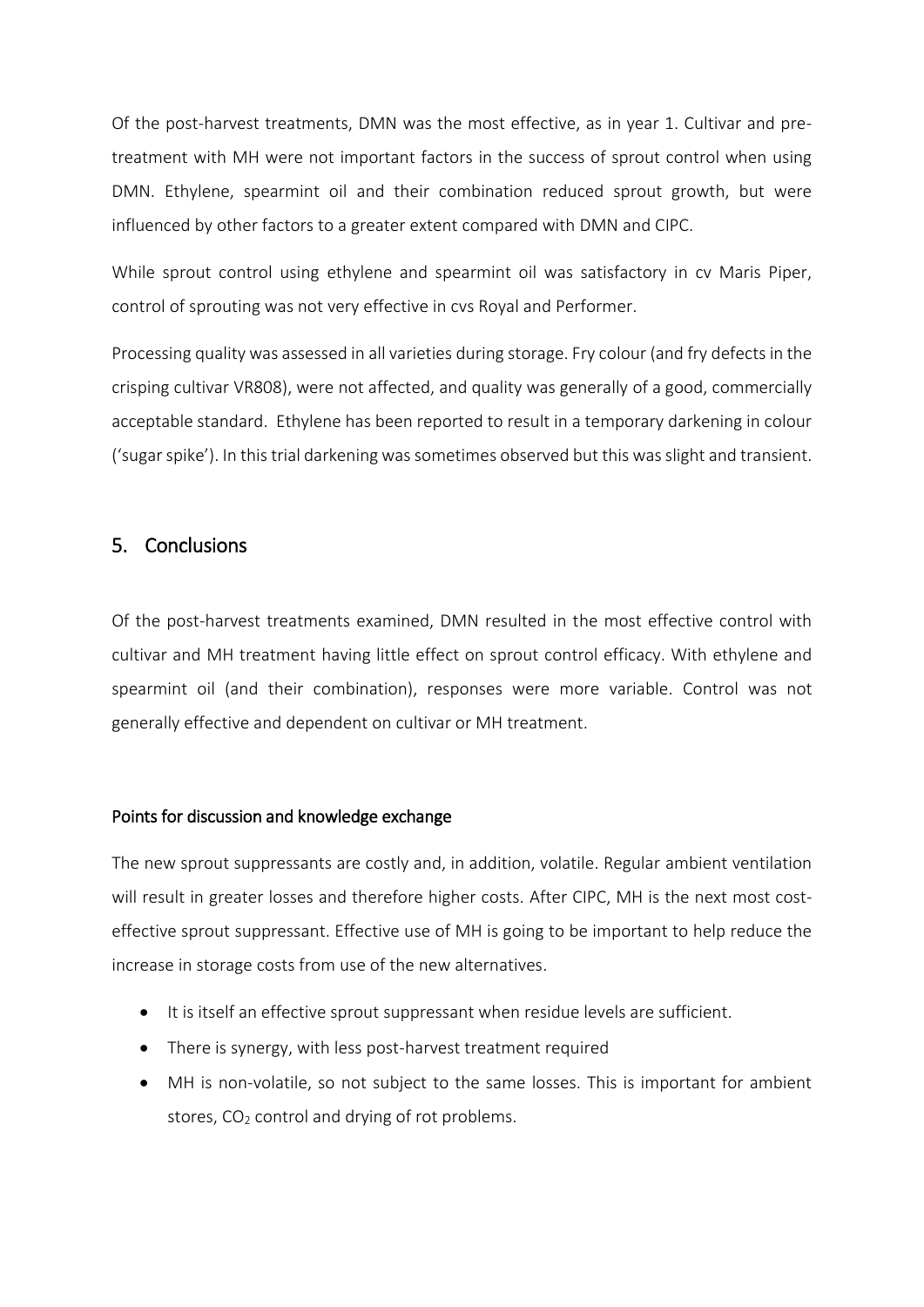# <span id="page-17-0"></span>6. Appendices

## <span id="page-17-1"></span>A. Study diary

Table 3: Diary of study events 2018-19

<span id="page-17-2"></span>

| Date       | Activity                                                                                   |
|------------|--------------------------------------------------------------------------------------------|
| 26/09/2018 | VR808 lifted                                                                               |
| 02/10/2018 | Innovator lifted                                                                           |
| 09/10/2018 | Maris Piper lifted                                                                         |
| 10/10/2018 | Performer and Royal lifted                                                                 |
| 18/10/2018 | All stores loaded                                                                          |
| 01/11/2018 | DMN 1st application (20 ml/t)                                                              |
| 08/11/2018 | CIPC 1st application (12g/t)                                                               |
| 09/11/2018 | All ethylene 18 day ramps started (final target concentration 10 ppm)                      |
| 14/11/2018 | Biox-M 1st application to Biox-M only treatment (60 ml/t)                                  |
| 22/11/2018 | Biox-M 1st application to Biox-M/ethylene treatment 9°C (60 ml/t)                          |
| 22/11/2018 | Biox-M 1st application to Biox-M/ethylene treatment $7^{\circ}$ C (60 ml/t)                |
| 06/12/2018 | DMN 2nd application (20 ml/t)                                                              |
| 19/12/2018 | Biox-M 2nd application to Biox-M only treatment (60 ml/t)                                  |
| 19/12/2018 | Biox-M 2nd application to Biox-M/ethyle treatment 9°C (60 ml/t)                            |
| 19/12/2018 | Biox-M 2nd application to Biox-M/ethylene treatment 7°C (60 ml/t)                          |
| 02/01/2019 | Biox-M 1st application to ethylene/Biox-M treatment - pre sampling (60ml/t)                |
| 14/01/2019 | <b>Sampling occasion 1</b>                                                                 |
| 23/01/2019 | DMN 3rd application (15 ml/t)                                                              |
| 25/01/2019 | CIPC 2nd application (12g/t)                                                               |
| 06/02/2019 | Biox-M 3rd application to Biox-M only treatment (60 ml/t)                                  |
| 06/02/2019 | <i>Biox-M</i> 3rd application to <i>Biox-M</i> /ethylene treatment $9^{\circ}$ C (60 ml/t) |
| 06/02/2019 | <i>Biox-M</i> 3rd application to <i>Biox-M</i> /ethylene treatment $7^{\circ}$ C (60 ml/t) |
| 06/03/2019 | DMN 4th application (15 ml/t)                                                              |
| 20/03/2019 | Biox-M 4th application to Biox-M only treatment (60 ml/t)                                  |
| 20/03/2019 | Biox-M 4th application to Biox-M/ethylene treatment $9^{\circ}$ C (60 ml/t)                |
| 20/03/2019 | Biox-M 4th application to Biox-M/ethylene treatment 7°C (60 ml/t)                          |
| 22/03/2019 | CIPC 3rd application (12g/t)                                                               |
| 03/04/2019 | Biox-M 2nd application to ethylene/Biox-M treatment - pre sampling (60ml/t)                |
| 08/04/2019 | <b>Sampling occasion 2</b>                                                                 |
| 25/04/2019 | DMN 5th application (10 ml/t)                                                              |
| 01/05/2019 | Biox-M 5th application to Biox-M only treatment (60 ml/t)                                  |
| 01/05/2019 | Biox-M 5th application to Biox-M/ethylene treatment 9°C (60 ml/t)                          |
| 01/05/2019 | Biox-M 5th application to Biox-M/ethylene treatment 7°C (60 ml/t)                          |
| 29/05/2019 | Biox-M 6th application to Biox-M only treatment (60 ml/t)                                  |
| 29/05/2019 | <i>Biox-M</i> 6th application to <i>Biox-M</i> /ethylene treatment $9^{\circ}$ C (60 ml/t) |
| 29/05/2019 | <i>Biox-M</i> 6th application to <i>Biox-M</i> /ethylene treatment $7^{\circ}$ C (60 ml/t) |
| 05/06/2019 | Biox-M 3rd application to ethylene/Biox-M treatment - pre sampling (60ml/t)                |
| 17/06/2019 | <b>Sampling occasion 3</b>                                                                 |

 $\overline{\phantom{a}}$ Щ,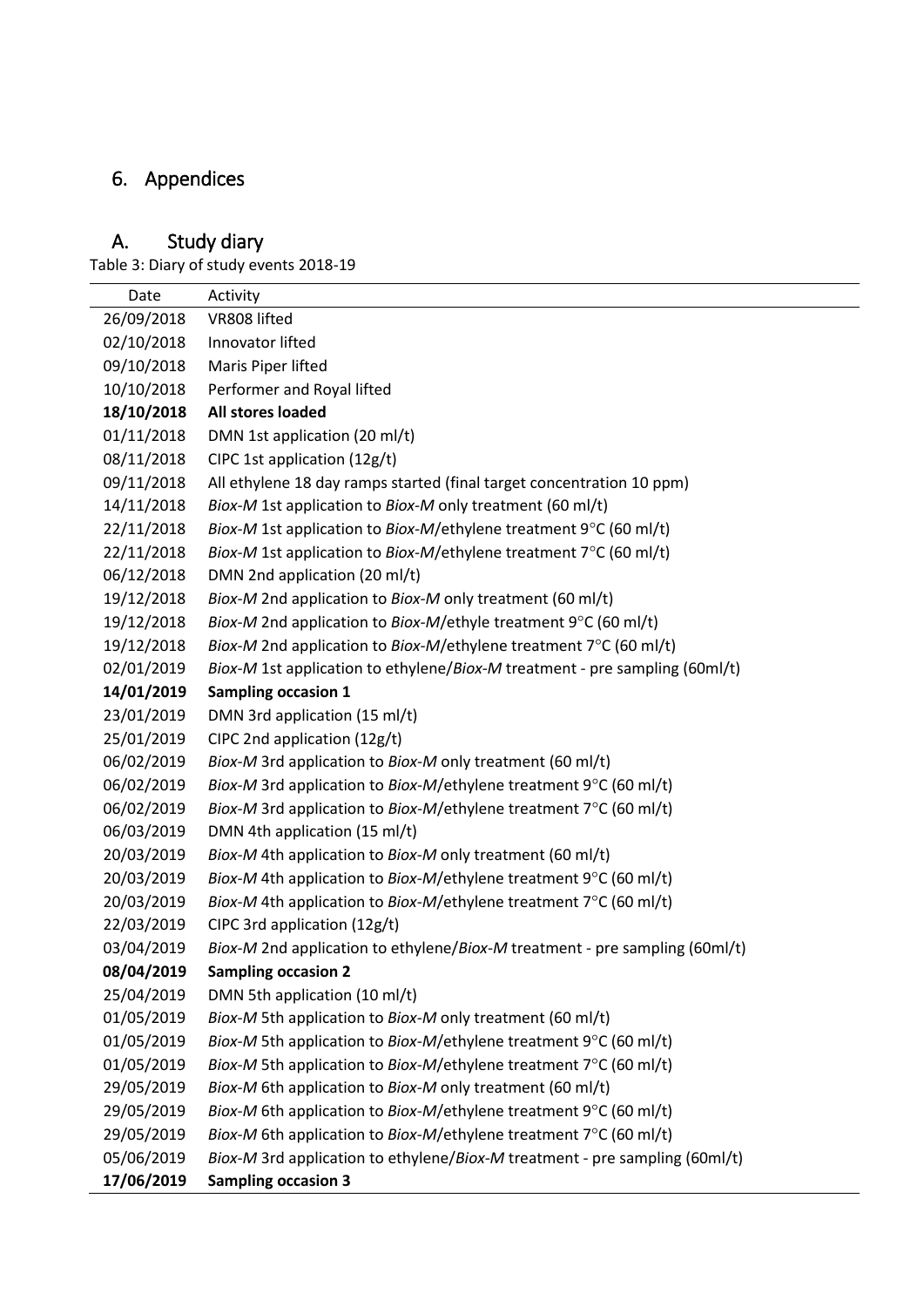# B. Data – sprouting (longest sprout, mm)

|                          | <b>SO1</b> |      |         |      | <b>SO2</b>         |           |         |           | SO <sub>3</sub> |       |         |       |         |      |                                 |
|--------------------------|------------|------|---------|------|--------------------|-----------|---------|-----------|-----------------|-------|---------|-------|---------|------|---------------------------------|
| Innovator                | MH         | sd   | MH free | sd   | MH                 | <b>SD</b> | MH free | <b>SD</b> | MH              | sd    | MH free | sd    | MH mean |      | MH free mean Grand mean         |
| Untreated (48)           | 2.0        | 1.21 | 4.1     | 3.20 | 2.2                | 0.52      | 15.0    | 7.07      | 3.5             | 3.45  | 16.2    | 9.80  | 2.6     | 11.8 | 7.2                             |
| CIPC(5)                  | 1.0        | 0.84 | 1.0     | 0.87 | 2.2                | 0.37      | 14.1    | 6.76      | 2.4             | 4.85  | 20.0    | 17.07 | 1.9     | 11.7 | 6.8                             |
| Ethylene (49)            | 1.5        | 0.91 | 2.6     | 1.97 | 2.6                | 0.55      | 13.6    | 0.83      | 2.8             | 2.99  | 12.2    | 6.25  | 2.3     | 9.5  | 5.9                             |
| Biox M (50)              | 1.4        | 0.70 | 2.6     | 2.17 | 1.9                | 0.54      | 10.5    | 4.76      | 2.1             | 2.72  | 14.6    | 9.05  | 1.8     | 9.3  | 5.5                             |
| DMN (51)                 | 0.8        | 0.57 | 1.2     | 0.75 | 0.1                | 0.08      | 2.8     | 1.53      | 1.3             | 0.79  | 3.7     | 3.07  | 0.7     | 2.6  | 1.6                             |
| Biox M + Ethylene 9C (6) | 0.6        | 0.84 | 1.6     | 1.84 | 1.4                | 0.27      | 5.1     | 2.74      | 1.3             | 0.65  | 9.6     | 5.62  | 1.1     | 5.4  | 3.3                             |
| Biox M + Ethylene 7C (7) | 0.6        | 0.76 | 0.6     | 0.70 | 2.2                | 0.67      | 7.4     | 3.81      | 1.4             | 0.71  | 5.4     | 4.28  | 1.4     | 4.5  | 2.9                             |
| Ethylene + Biox M (8)    | 1.0        | 0.88 | 1.3     | 1.15 | 1.4                | 0.26      | 4.2     | 0.93      | 3.2             | 3.34  | 11.8    | 7.60  | 1.9     | 5.8  | 3.8                             |
|                          | <b>SO1</b> |      |         |      | SO <sub>2</sub>    |           |         |           | SO <sub>3</sub> |       |         |       |         |      |                                 |
| Maris Piper              | MH         | sd   | MH free | sd   | MH                 | SD        | MH free | SD        | MH              | sd    | MH free | sd    |         |      | MH mean MH free mean Grand mean |
| Untreated (48)           | 5.7        | 6.04 | 7.7     | 8.27 | 8.5                | 1.51      | 17.1    | 7.88      | 8.8             | 8.18  | 16.8    | 10.06 | 7.7     | 13.8 | 10.8                            |
| CIPC(5)                  | 1.2        | 1.29 | 1.4     | 1.77 | 3.6                | 1.27      | 21.9    | 7.76      | 3.8             | 4.82  | 14.5    | 12.27 | 2.8     | 12.6 | 7.7                             |
| Ethylene (49)            | 3.6        | 5.40 | 2.3     | 2.58 | 4.9                | 1.41      | 5.2     | 0.76      | 5.8             | 4.90  | 7.7     | 6.34  | 4.8     | 5.1  | 4.9                             |
| Biox M (50)              | 2.9        | 2.54 | 2.5     | 2.78 | 4.5                | 1.74      | 8.8     | 3.09      | 4.3             | 2.47  | 11.5    | 7.00  | 3.9     | 7.6  | 5.8                             |
| DMN (51)                 | 0.8        | 0.91 | 0.4     | 0.59 | 0.1                | 0.09      | 0.0     | 0.06      | 0.6             | 0.63  | 0.7     | 0.59  | 0.5     | 0.4  | 0.4                             |
| Biox M + Ethylene 9C (6) | 0.6        | 1.06 | 1.4     | 2.16 | 1.7                | 1.35      | 2.1     | 1.12      | 1.6             | 1.28  | 2.5     | 3.60  | 1.3     | 2.0  | 1.6                             |
| Biox M + Ethylene 7C (7) | 0.8        | 1.44 | 1.0     | 1.29 | 3.2                | 0.49      | 4.5     | 1.28      | 1.7             | 2.34  | 2.2     | 1.77  | 1.9     | 2.6  | 2.2                             |
| Ethylene + Biox M (8)    | 1.7        | 2.53 | 1.9     | 1.82 | 1.3                | 0.19      | 2.2     | 0.39      | 3.5             | 2.21  | 5.3     | 4.29  | 2.2     | 3.1  | 2.6                             |
|                          | <b>SO1</b> |      |         |      | SO <sub>2</sub>    |           |         |           | SO <sub>3</sub> |       |         |       |         |      |                                 |
| Performer                | MH         | sd   | MH free | sd   | <b>VIH Treated</b> | SD        | MH Free | SD        | MH              | sd    | MH Free | sd    |         |      | MH mean MH free mean Grand mean |
| Untreated (48)           | 1.2        | 1.36 | 1.3     | 1.37 | 13.1               | 3.00      | 16.4    | 7.76      | 17.7            | 10.30 | 25.7    | 10.61 | 10.7    | 14.5 | 12.6                            |
| CIPC(5)                  | 0.0        | 0.10 | 0.0     | 0.10 | 3.6                | 1.93      | 5.6     | 2.64      | 8.7             | 9.48  | 12.7    | 15.24 | 4.1     | 6.1  | 5.1                             |
| Ethylene (49)            | 0.9        | 1.01 | 1.3     | 1.10 | 9.7                | 2.13      | 12.9    | 4.88      | 13.6            | 5.98  | 17.8    | 7.13  | 8.0     | 10.7 | 9.4                             |
| Biox M (50)              | 1.1        | 1.46 | 0.8     | 1.06 | 6.3                | 2.41      | 8.1     | 2.69      | 8.8             | 5.93  | 18.0    | 7.37  | 5.4     | 9.0  | 7.2                             |
| DMN (51)                 | 0.1        | 0.28 | 0.1     | 0.22 | 0.2                | 0.18      | 1.2     | 1.26      | 0.6             | 0.51  | 0.9     | 0.62  | 0.3     | 0.7  | 0.5                             |
| Biox M + Ethylene 9C (6) | 0.5        | 1.19 | 0.3     | 0.62 | 4.3                | 2.08      | 7.2     | 1.66      | 7.5             | 6.33  | 10.6    | 7.66  | 4.1     | 6.1  | 5.1                             |
| Biox M + Ethylene 7C (7) | 0.2        | 0.58 | 0.3     | 0.53 | 6.3                | 2.92      | 11.5    | 4.43      | 6.0             | 5.26  | 9.0     | 9.90  | 4.2     | 6.9  | 5.5                             |
| Ethylene + Biox M (8)    | 0.9        | 1.25 | 0.8     | 0.83 | 3.7                | 1.27      | 3.9     | 1.98      | 10.0            | 6.22  | 14.6    | 8.25  | 4.9     | 6.4  | 5.6                             |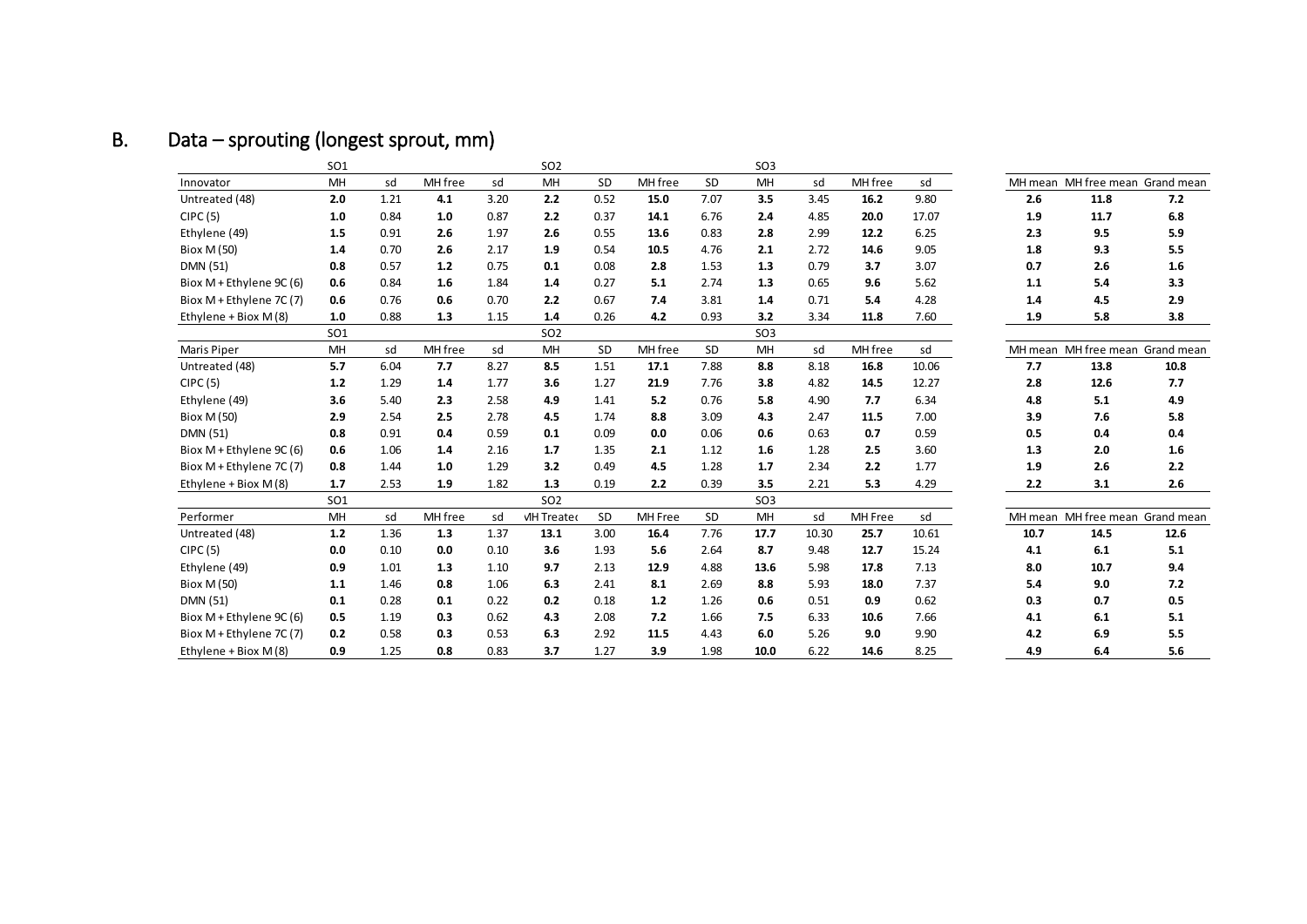| Royal                      | MH              | sd   | MH free | sd   | MH                 | <b>SD</b> | MH free | SD   | MH              | sd   | MH free        | sd    |     |      | MH mean MH free mean Grand mean |
|----------------------------|-----------------|------|---------|------|--------------------|-----------|---------|------|-----------------|------|----------------|-------|-----|------|---------------------------------|
| Untreated (48)             | 2.4             | 1.69 | 3.7     | 2.37 | 6.9                | 0.73      | 27.6    | 3.33 | 6.0             | 5.43 | 31.8           | 16.54 | 5.1 | 21.0 | 13.1                            |
| CIPC(5)                    | 1.0             | 0.71 | 0.9     | 1.00 | 1.6                | 0.48      | 4.3     | 2.66 | 2.0             | 4.44 | 1.8            | 3.77  | 1.5 | 2.3  | 1.9                             |
| Ethylene (49)              | 1.7             | 1.12 | 2.6     | 1.67 | 4.8                | 0.97      | 16.2    | 2.97 | 6.9             | 6.29 | 25.6           | 13.32 | 4.5 | 14.8 | 9.6                             |
| Biox M (50)                | 2.2             | 2.07 | 1.8     | 1.38 | 5.4                | 0.71      | 12.5    | 2.29 | 6.1             | 3.86 | 20.5           | 10.57 | 4.6 | 11.6 | 8.1                             |
| DMN (51)                   | 0.4             | 0.67 | 0.8     | 0.79 | 0.1                | 0.12      | 3.4     | 3.56 | 1.5             | 0.68 | 2.0            | 0.95  | 0.7 | 2.0  | 1.4                             |
| Biox $M$ + Ethylene 9C (6) | 0.7             | 0.96 | 0.9     | 1.03 | 5.3                | 3.51      | 7.1     | 3.15 | 4.8             | 3.96 | 14.8           | 7.88  | 3.6 | 7.6  | 5.6                             |
| Biox $M$ + Ethylene 7C (7) | 0.4             | 0.67 | 0.4     | 0.64 | 6.0                | 1.13      | 14.3    | 2.55 | 4.9             | 2.96 | 11.8           | 8.61  | 3.8 | 8.8  | 6.3                             |
| Ethylene + Biox M (8)      | 1.2             | 0.97 | 1.4     | 1.05 | 4.1                | 0.82      | 7.4     | 0.85 | 7.2             | 5.24 | 21.2           | 16.85 | 4.2 | 10.0 | 7.1                             |
|                            | SO <sub>1</sub> |      |         |      | SO <sub>2</sub>    |           |         |      | SO <sub>3</sub> |      |                |       |     |      |                                 |
| <b>VR808</b>               | MH              | sd   | MH free | sd   | <b>VIH Treated</b> | <b>SD</b> | MH Free | SD   | MН              | sd   | <b>MH</b> Free | sd    |     |      | MH mean MH free mean Grand mean |
| Untreated (48)             | 1.2             | 0.74 | 2.9     | 3.63 | 2.4                | 0.32      | 13.2    | 2.11 | 2.4             | 2.50 | 15.7           | 6.31  | 2.0 | 10.6 | 6.3                             |
| CIPC(5)                    | 0.7             | 0.52 | 1.0     | 0.81 | 0.8                | 0.45      | 2.8     | 1.11 | 1.2             | 1.16 | 10.0           | 12.10 | 0.9 | 4.6  | 2.8                             |
| Ethylene (49)              | 1.0             | 0.88 | 1.3     | 0.97 | 1.9                | 0.20      | 7.2     | 1.39 | 2.5             | 1.57 | 7.2            | 5.41  | 1.8 | 5.2  | 3.5                             |
| Biox M (50)                | 0.8             | 1.37 | 1.3     | 1.05 | 1.2                | 0.14      | 5.5     | 1.35 | 1.7             | 1.28 | 8.6            | 5.84  | 1.2 | 5.2  | 3.2                             |
| DMN (51)                   | 0.3             | 0.44 | 0.2     | 0.52 | 0.0                | 0.00      | 0.4     | 0.43 | 0.4             | 0.50 | 1.1            | 0.61  | 0.2 | 0.5  | 0.4                             |
| Biox M + Ethylene 9C (6)   | 0.4             | 0.59 | 0.5     | 0.61 | 1.6                | 0.51      | 4.3     | 1.18 | 1.6             | 1.57 | 4.5            | 3.47  | 1.2 | 3.1  | 2.1                             |
| Biox $M$ + Ethylene 7C (7) | 0.2             | 0.39 | 0.5     | 0.63 | 2.4                | 0.93      | 6.7     | 1.72 | 1.3             | 0.69 | 4.6            | 2.30  | 1.3 | 3.9  | 2.6                             |
| Ethylene + Biox M (8)      | 0.6             | 0.61 | 0.9     | 0.92 | 1.3                | 0.13      | 2.3     | 0.60 | 1.9             | 1.73 | 8.5            | 4.32  | 1.3 | 3.9  | 2.6                             |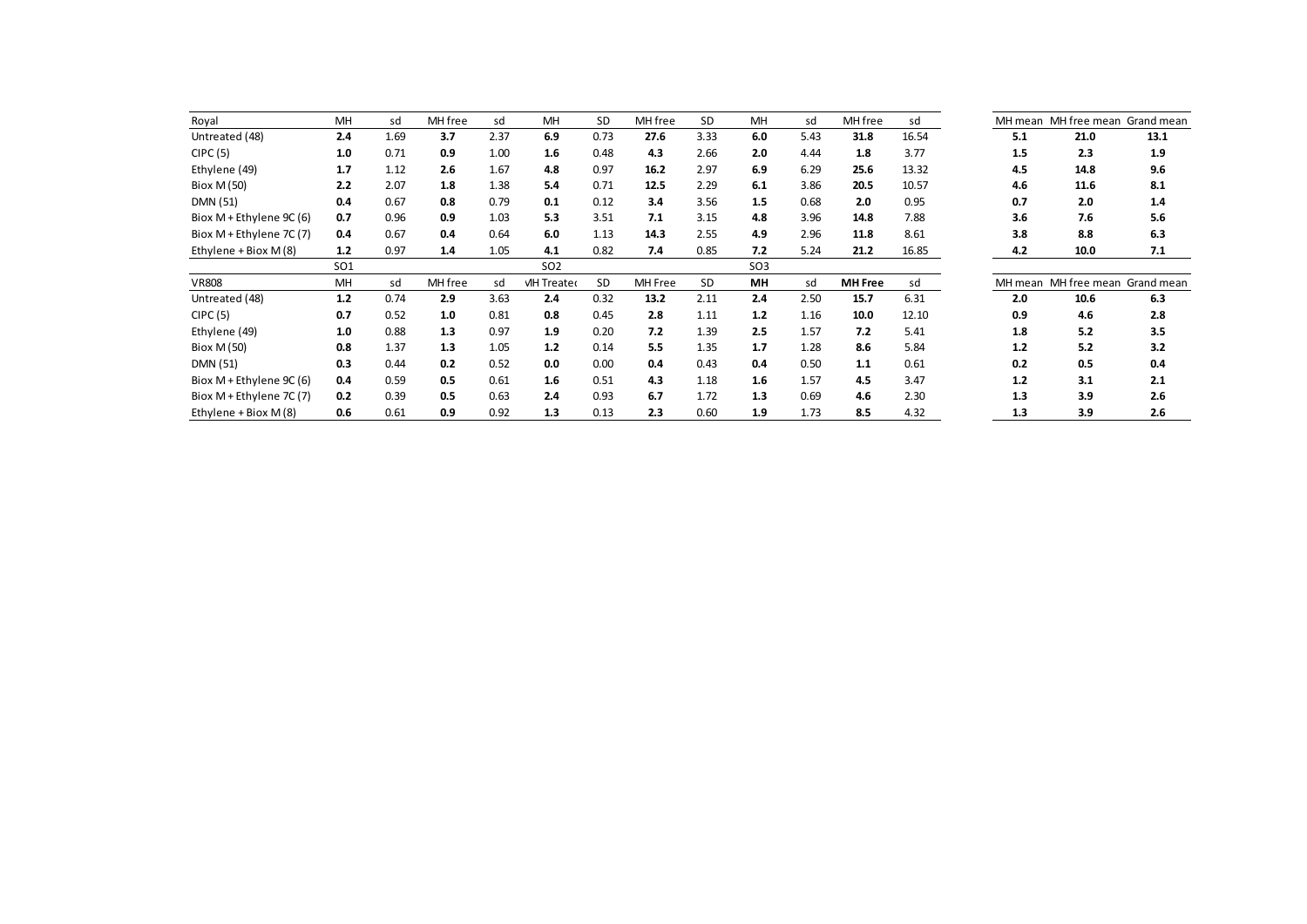# B. Data – fry colour French fries

SBCSR score 1-7 [equivalent to USDA 000, 00, 0, 1, 2, 3, 4]

<span id="page-20-0"></span>

|                          | <b>SO1</b>      |           |         |           | SO <sub>2</sub> |      |         |      | SO <sub>3</sub> |      |         |      | means |     |                 |
|--------------------------|-----------------|-----------|---------|-----------|-----------------|------|---------|------|-----------------|------|---------|------|-------|-----|-----------------|
| Innovator                | MH              | <b>SD</b> | MH free | <b>SD</b> | MH              | SD   | MH free | SD   | MH              | sd   | MH free | sd   | MH    |     | MH free Gr mean |
| Untreated                | 2.0             | 0.03      | 2.1     | 0.06      | 2.3             | 0.30 | 2.7     | 0.49 | 3.1             | 0.08 | 3.1     | 0.08 | 2.5   | 2.6 | 2.5             |
| CIPC(5)                  | 2.1             | 0.04      | 2.1     | 0.04      | 2.1             | 0.12 | 2.4     | 0.49 | 3.1             | 0.24 | 3.0     | 0.17 | 2.4   | 2.5 | 2.5             |
| Ethylene (49)            | 2.1             | 0.07      | 2.1     | 0.08      | 2.6             | 0.57 | 2.3     | 0.25 | 3.2             | 0.16 | 3.1     | 0.14 | 2.6   | 2.5 | 2.6             |
| Biox M (50)              | 2.0             | 0.05      | 2.0     | 0.03      | 2.6             | 0.49 | 2.5     | 0.41 | 3.2             | 0.15 | 3.0     | 0.31 | 2.6   | 2.5 | 2.6             |
| <b>DMN (51)</b>          | 2.1             | 0.15      | 2.0     | 0.08      | 2.3             | 0.13 | 2.2     | 0.07 | 3.1             | 0.09 | 3.2     | 0.23 | 2.5   | 2.5 | 2.5             |
| Biox M + Ethylene 9C (6) | 2.0             | 0.02      | 2.1     | 0.07      | 2.7             | 0.42 | 2.6     | 0.38 | 3.2             | 0.09 | 3.1     | 0.11 | 2.6   | 2.6 | 2.6             |
| Biox M + Ethylene 7C (7) | 2.4             | 0.46      | 2.4     | 0.44      | 2.6             | 0.54 | 2.7     | 0.42 | 3.1             | 0.08 | 3.1     | 0.09 | 2.7   | 2.7 | 2.7             |
| Ethylene + Biox M (8)    | 2.1             | 0.10      | 2.0     | 0.02      | 2.9             | 0.23 | 2.9     | 0.52 | 3.1             | 0.12 | 3.3     | 0.26 | 2.7   | 2.7 | 2.7             |
| min                      | 2.0             |           | 2.0     |           | 2.1             |      | 2.2     |      | 3.1             |      | 3.0     |      | 2.4   | 2.5 | 2.5             |
| max                      | 2.4             |           | 2.4     |           | 2.9             |      | 2.9     |      | 3.2             |      | 3.3     |      | 2.7   | 2.7 | 2.7             |
| mean                     | 2.1             |           | 2.1     |           | 2.5             |      | 2.5     |      | 3.1             |      | 3.1     |      | 2.6   | 2.6 | 2.6             |
|                          |                 |           |         |           |                 |      |         |      |                 |      |         |      |       |     |                 |
|                          | SO <sub>1</sub> |           |         |           | SO <sub>2</sub> |      |         |      | SO <sub>3</sub> |      |         |      | means |     |                 |
| Maris Piper (B)          | MH              | SD        | MH free | <b>SD</b> | MH              | SD   | MH free | SD   | MH              | sd   | MH free | sd   | MH    |     | MH free Gr mean |
| Untreated (48)           | 2.0             | 0.00      | 2.0     | 0.08      | 2.0             | 0.00 | 2.1     | 0.08 | 2.0             | 0.05 | 2.0     | 0.05 | 2.0   | 2.1 | 2.0             |
| CIPC(5)                  | 2.0             | 0.03      | 2.1     | 0.07      | 2.0             | 0.03 | 2.1     | 0.07 | 2.1             | 0.06 | 2.1     | 0.03 | 2.0   | 2.1 | 2.1             |
| Ethylene (49)            | 2.0             | 0.05      | 2.0     | 0.03      | 2.0             | 0.05 | 2.1     | 0.09 | 2.0             | 0.00 | 2.1     | 0.08 | 2.0   | 2.1 | 2.0             |
| Biox M (50)              | 2.0             | 0.02      | 2.1     | 0.10      | 2.0             | 0.08 | 2.1     | 0.08 | 2.0             | 0.05 | 2.1     | 0.06 | 2.0   | 2.1 | 2.1             |
| <b>DMN (51)</b>          | 2.0             | 0.08      | 2.0     | 0.05      | 2.0             | 0.08 | 2.1     | 0.08 | 2.1             | 0.09 | 2.1     | 0.05 | 2.1   | 2.1 | 2.1             |
| Biox M + Ethylene 9C (6) | 2.0             | 0.00      | 2.0     | 0.05      | 2.0             | 0.00 | 2.0     | 0.05 | 2.0             | 0.03 | 2.0     | 0.03 | 2.0   | 2.0 | 2.0             |
| Biox M + Ethylene 7C (7) | 2.0             | 0.05      | 2.2     | 0.05      | 2.0             | 0.03 | 2.1     | 0.04 | 2.1             | 0.04 | 2.0     | 0.05 | 2.0   | 2.1 | 2.1             |
| Ethylene + Biox M (8)    | 2.1             | 0.08      | 2.1     | 0.10      | 2.1             | 0.04 | 2.1     | 0.09 | 2.0             | 0.05 | 2.0     | 0.00 | 2.1   | 2.1 | 2.1             |
| min                      | 2.0             |           | 2.0     |           | 2.0             |      | 2.0     |      | 2.0             |      | 2.0     |      | 2.0   | 2.0 | 2.0             |
| max                      | 2.1             |           | 2.2     |           | 2.1             |      | 2.1     |      | 2.1             |      | 2.1     |      | 2.1   | 2.1 | 2.1             |
| mean                     | 2.0             |           | 2.1     |           | 2.0             |      | 2.1     |      | 2.0             |      | 2.0     |      | 2.0   | 2.1 | 2.1             |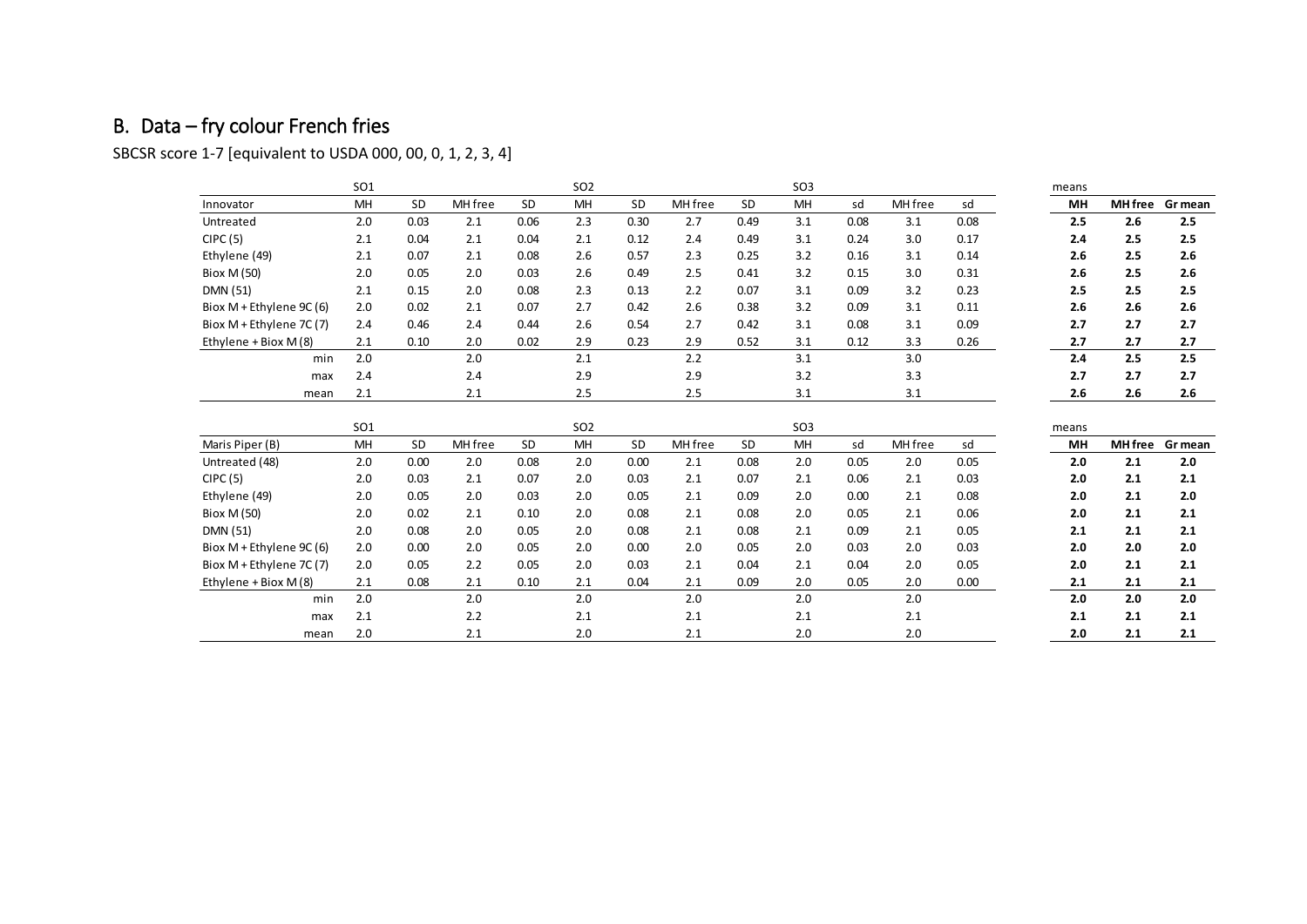|                          | SO <sub>1</sub> |           |         |           | SO <sub>2</sub> |           |         |           | SO <sub>3</sub> |      |         |      | means |                |         |
|--------------------------|-----------------|-----------|---------|-----------|-----------------|-----------|---------|-----------|-----------------|------|---------|------|-------|----------------|---------|
| Performer                | MH              | <b>SD</b> | MH free | SD        | <b>MH</b>       | <b>SD</b> | MH free | <b>SD</b> | MH              | sd   | MH free | sd   | MH    | <b>MH</b> free | Gr mean |
| Untreated (48)           | 3.2             | 0.21      | 3.3     | 0.05      | 3.5             | 0.28      | 3.4     | 0.27      | 3.1             | 0.09 | 3.1     | 0.03 | 3.3   | 3.3            | 3.3     |
| CIPC(5)                  | 3.1             | 0.12      | 3.4     | 0.24      | 3.4             | 0.18      | 3.3     | 0.46      | 3.2             | 0.14 | 3.1     | 0.10 | 3.2   | 3.3            | 3.2     |
| Ethylene (49)            | 3.4             | 0.14      | 3.3     | 0.17      | 3.5             | 0.35      | 3.4     | 0.22      | 3.1             | 0.04 | 3.2     | 0.08 | 3.3   | 3.3            | 3.3     |
| Biox M (50)              | 3.4             | 0.12      | 3.2     | 0.13      | 3.6             | 0.28      | 3.4     | 0.30      | 3.1             | 0.11 | 3.3     | 0.19 | 3.4   | 3.3            | 3.3     |
| <b>DMN (51)</b>          | 3.3             | 0.06      | 3.2     | 0.11      | 3.4             | 0.08      | 3.5     | 0.18      | 3.2             | 0.09 | 3.2     | 0.13 | 3.3   | 3.3            | 3.3     |
| Biox M + Ethylene 9C (6) | 3.4             | 0.16      | 3.4     | 0.07      | 3.5             | 0.37      | 3.6     | 0.43      | 3.3             | 0.33 | 3.2     | 0.22 | 3.4   | 3.4            | 3.4     |
| Biox M + Ethylene 7C (7) | 3.9             | 0.17      | 3.6     | 0.21      | 3.8             | 0.38      | 3.7     | 0.23      | 3.5             | 0.39 | 3.5     | 0.33 | 3.7   | 3.6            | 3.7     |
| Ethylene + Biox M (8)    | 3.6             | 0.17      | 3.5     | 0.02      | 4.0             | 0.28      | 4.0     | 0.21      | 3.3             | 0.13 | 3.3     | 0.09 | 3.7   | 3.6            | 3.6     |
| min                      | 3.1             |           | 3.2     |           | 3.4             |           | 3.3     |           | 3.1             |      | 3.1     |      | 3.2   | 3.3            | 3.2     |
| max                      | 3.9             |           | 3.6     |           | 4.0             |           | 4.0     |           | 3.5             |      | 3.5     |      | 3.7   | 3.6            | 3.7     |
| mean                     | 3.4             |           | 3.4     |           | 3.6             |           | 3.5     |           | 3.2             |      | 3.2     |      | 3.4   | 3.4            | 3.4     |
|                          |                 |           |         |           |                 |           |         |           |                 |      |         |      |       |                |         |
|                          | SO <sub>1</sub> |           |         |           | SO <sub>2</sub> |           |         |           | SO <sub>3</sub> |      |         |      | means |                |         |
| Royal                    | MH              | <b>SD</b> | MH free | <b>SD</b> | MH              | <b>SD</b> | MH free | <b>SD</b> | MH              | sd   | MH free | sd   | MH    | <b>MH</b> free | Gr mean |
| Untreated (48)           | 3.1             | 0.19      | 3.1     | 0.03      | 3.1             | 0.03      | 3.1     | 0.18      | 3.4             | 0.23 | 3.2     | 0.12 | 3.2   | 3.1            | 3.1     |
| CIPC(5)                  | 3.0             | 0.18      | 3.1     | 0.04      | 3.0             | 0.14      | 3.1     | 0.10      | 3.8             | 0.32 | 3.6     | 0.44 | 3.2   | 3.2            | 3.2     |
| Ethylene (49)            | 3.1             | 0.10      | 3.1     | 0.09      | 3.2             | 0.05      | 3.1     | 0.18      | 3.5             | 0.11 | 3.2     | 0.17 | 3.3   | 3.1            | 3.2     |
| Biox M (50)              | 3.0             | 0.19      | 3.1     | 0.09      | 3.2             | 0.02      | 3.2     | 0.10      | 3.5             | 0.25 | 3.2     | 0.04 | 3.2   | 3.2            | 3.2     |
| DMN (51)                 | 2.9             | 0.43      | 3.1     | 0.19      | 3.0             | 0.09      | 3.0     | 0.18      | 4.0             | 0.19 | 3.6     | 0.10 | 3.3   | 3.2            | 3.3     |
| Biox M + Ethylene 9C (6) | 3.0             | 0.09      | 3.2     | 0.14      | 3.1             | 0.23      | 3.2     | 0.12      | 3.7             | 0.32 | 3.4     | 0.16 | 3.3   | 3.3            | 3.3     |
| Biox M + Ethylene 7C (7) | 3.3             | 0.15      | 3.5     | 0.24      | 3.3             | 0.13      | 3.2     | 0.05      | 3.5             | 0.38 | 3.6     | 0.26 | 3.4   | 3.4            | 3.4     |
| Ethylene + Biox M (8)    | 3.2             | 0.15      | 3.3     | 0.15      | 3.3             | 0.07      | 3.2     | 0.06      | 3.3             | 0.06 | 3.2     | 0.13 | 3.2   | 3.2            | 3.2     |
| min                      | 2.9             |           | 3.1     |           | 3.0             |           | 3.0     |           | 3.3             |      | 3.2     |      | 3.2   | 3.1            | 3.1     |
|                          |                 |           |         |           |                 |           |         |           |                 |      |         |      |       |                |         |
| max                      | 3.3             |           | 3.5     |           | 3.3             |           | 3.2     |           | 4.0             |      | 3.6     |      | 3.4   | 3.4            | 3.4     |